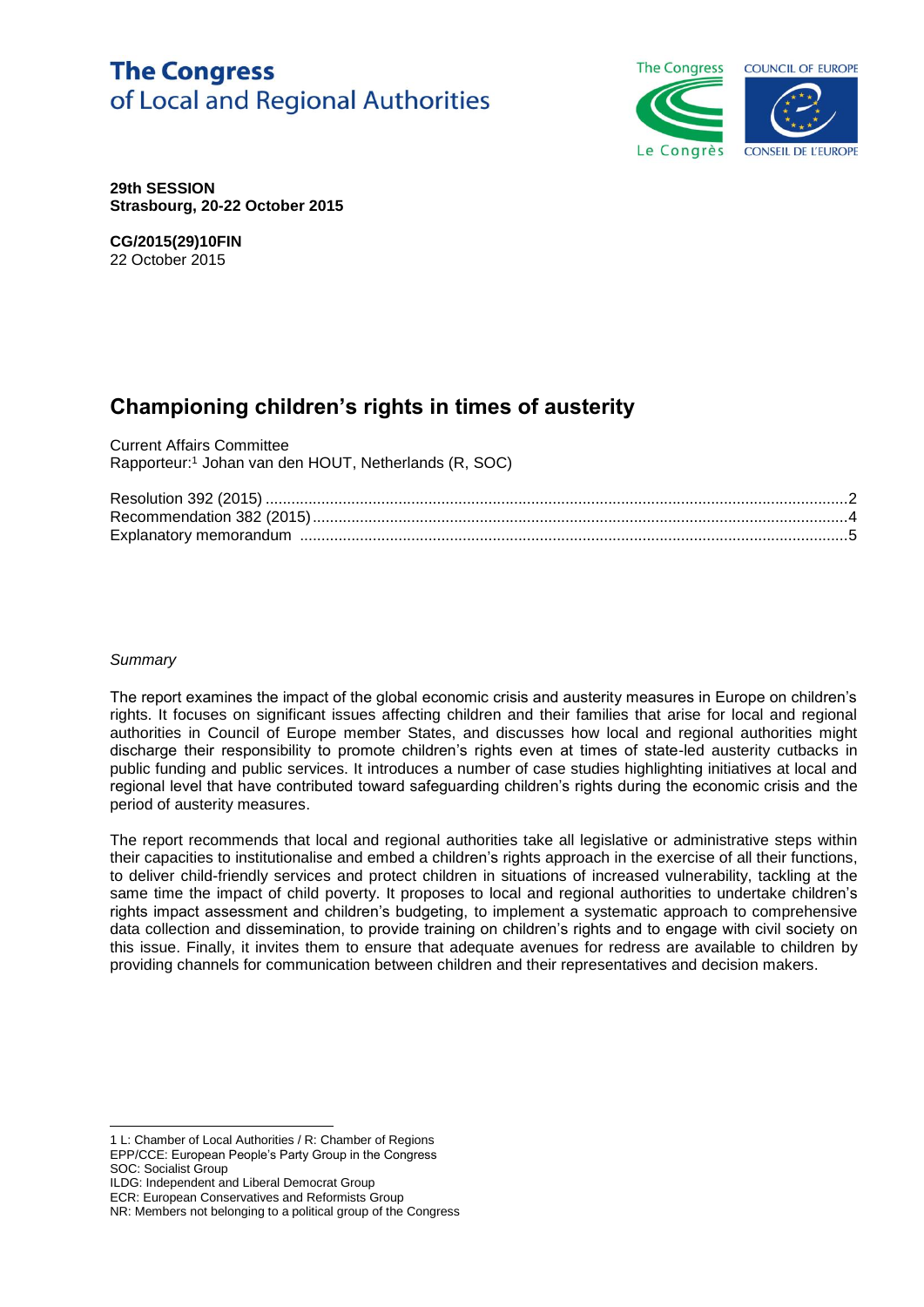## <span id="page-1-0"></span>**Championing children's rights in times of austerity**

## **RESOLUTION 392 (2015)**<sup>2</sup>

1. The prolonged economic crisis and resultant austerity measures have had a significant impact in many European States in areas of public policy and social welfare, including social programmes affecting children and their families such as welfare support, education, social services, housing and health-care.

2. As social protection systems have been undermined by cuts introduced in the name of austerity, children have been amongst the first to suffer. Children's rights are too often overlooked as governments at all levels prioritise financial cutbacks over service provision and quality. Austerity measures have reduced the capacity of local and regional authorities to undertake welfare support programmes and essential services, undermining those that are intended to meet the needs of children or to protect children from exploitation or abuse.

3. The poorest children suffer disproportionately as a result of austerity measures. The incidence of child poverty in Europe has increased during the economic crisis. This sorry situation is exacerbated as public services that are essential to mitigate the negative impact of poverty on children's well-being have been reduced in many European States.

4. A particular concern is that public services that are vital to safeguard a child's physical, mental and social development have been put at risk (education, health). Child labour has increased and protections for working age children have been reduced. Public services that offer children protection against harm are under threat. As a result children are at greater risk of exploitation or abuse. Structures that support children's participation and advocacy have been undermined. Children are now less likely to contribute to decision making that affects their lives or to be in a position to challenge decisions adverse to their interests. All of this puts children's rights in jeopardy and paints a worrying picture of the situation of children's rights generally in Europe.

5. Human rights should offer protection for those most likely to be discriminated against, excluded, or simply forgotten in times of economic crisis. Unfortunately, children's services appear to be amongst the easy targets for austerity measures and cutbacks, and children's rights suffer as a result. This is extremely troubling. As a social group children are vulnerable to violation of their fundamental rights. For some children in particular situations of increased vulnerability, the position is even worse. Sadly, not enough has been done in Europe to safeguard children from regressive policies and service cutbacks that undermine rights and guarantees to which they are properly entitled.

6. The Parliamentary Assembly of the Council of Europe (PACE) has assessed the effect of austerity measures in their Resolutions 1884 (2012) and 1886 (2012) respectively, as a danger for democracy and social rights and underlined the necessity of maintaining services particularly to the vulnerable populations in times of austerity. The Council of Europe Commissioner for Human Rights, in his Issue Paper (2013)2 on "Safeguarding human rights in times of economic crisis", drew attention to child poverty as an issue which is likely to have long-term effects, as Europe risks producing a "lost generation" of disillusioned young people with potentially grave consequences for intergenerational solidarity, social cohesion and long-term political stability.

7. The Congress of Local and Regional Authorities of the Council of Europe recognises that local and regional authorities are key institutions as regards children's rights. They are responsible for a number of areas of public policy and programming that directly or indirectly impact on children or their families.

8. Convinced that local and regional authorities are well placed to champion and promote children's rights in times of economic crisis and austerity measures through decisive action, in particular in relation to policy and decision making concerning essential services, the Congress calls on the local and regional authorities of the member States to take all legislative (where appropriate) or administrative steps within their capacities to:

*a.* adopt an integrated approach to the planning and delivery of children's services ensuring that positive steps are taken to embed this approach in the exercise of all their functions;

l 2 Debated and adopted by the Congress on 21 October 2015, 2nd sitting (see Document CG/2015(29)10FINAL, explanatory memorandum), rapporteur: Johan van den HOUT, Netherlands (R, SOC).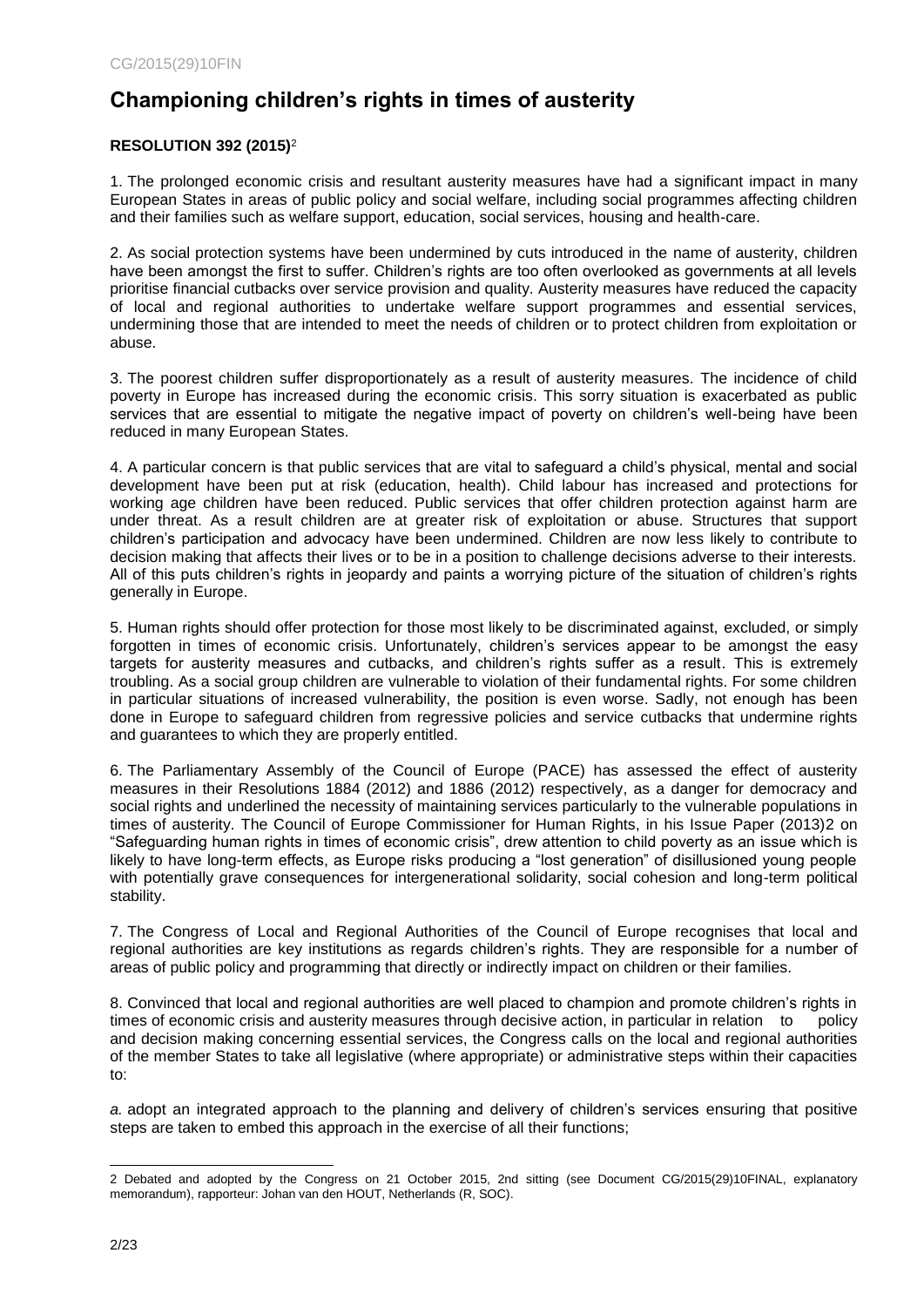*b.* deliver child-friendly services ensuring that services intended to benefit children are both sensitive and responsive to their needs, in the planning process;

*c.* identify children at risk of discrimination or exclusion by making use of appropriate indicators and assessment tools, and give priority to action mitigating the impact of structural discrimination, by ensuring adequate resources as an aspect of budgetary allocation, working closely with civil society organisations, and ensuring that children in situations of increased vulnerability are targeted for quality public services;

*d.* undertake children's rights impact assessment (by embedding substantive and reasoned formal processes of evaluation as a key component of decision making pertaining to children's rights) and undertake open and transparent children's budgeting, paying particular attention to the need to maintain services for children at risk of compound disadvantage;

*e.* provide local and regional government employees with training on children's rights, paying particular attention to issues of discrimination, to children in situations of increased vulnerability and children at risk of exploitation and harm;

*f.* raise awareness of children's rights not only amongst their own employees but also amongt the general public, parents, children and those working with children and empower civil society organisations whose work benefits children;

*g.* deliver real accountability insisting on openness and transparency in the exercise of local and regional authorities' policy and planning functions, by establishing or maintaining proper mechanisms for children to make complaints or raise concerns, and by providing channels for communication between children and their representatives and decision makers.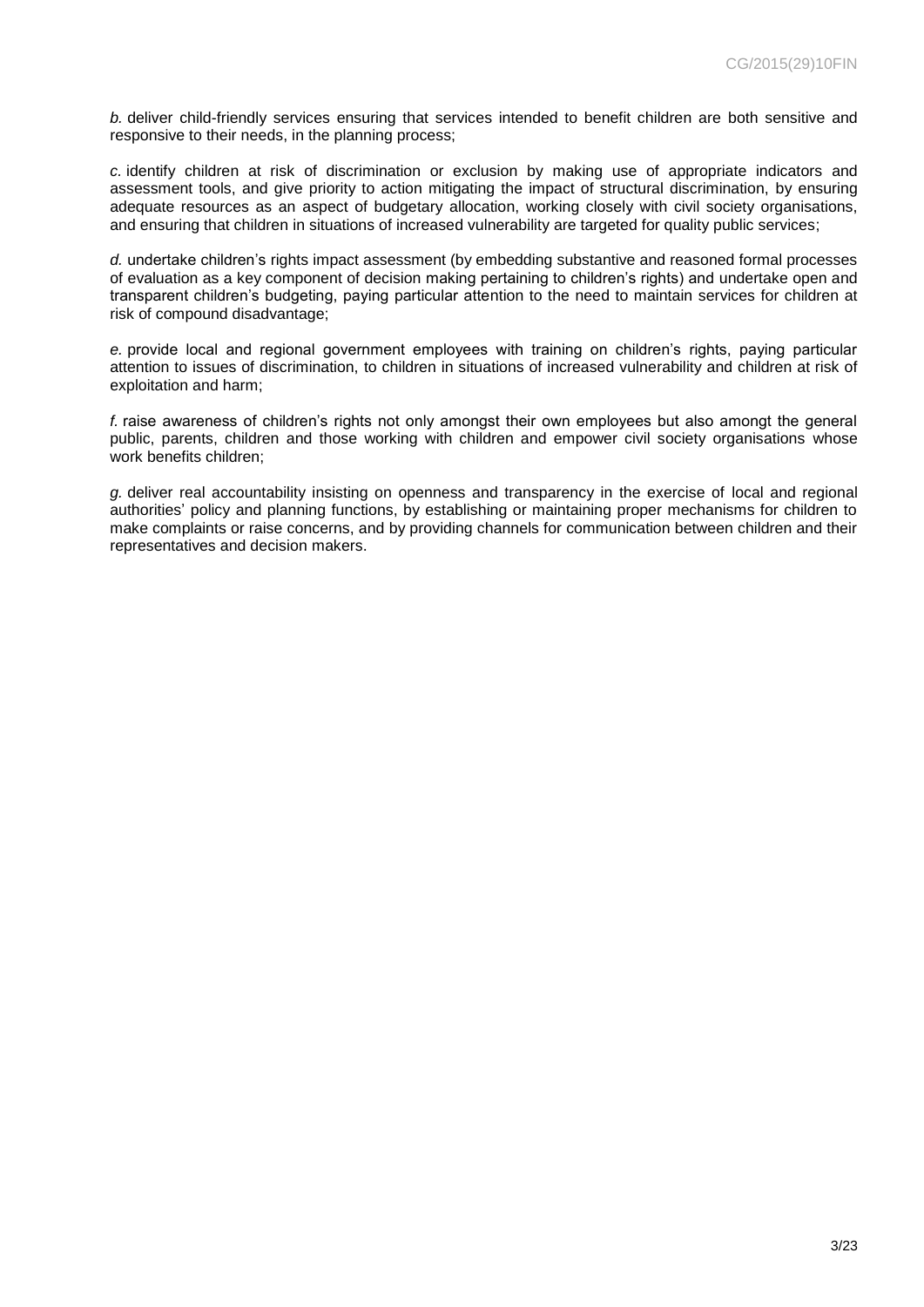## <span id="page-3-0"></span>**Championing children's rights in times of austerity**

### **RECOMMENDATION 382 (2015)<sup>3</sup>**

1. The prolonged economic crisis and resultant austerity measures have had a significant impact in many European States in areas of public policy and social welfare, including social programmes affecting children and their families such as welfare support, education, social services, housing and health-care.

2. The poorest children suffer disproportionately as a result of austerity measures. The incidence of child poverty in Europe has increased during the economic crisis. This sorry situation is exacerbated as public services that are essential to mitigate the negative impact of poverty on children's well-being have been reduced in many European States.

3. Public services that offer children protection against harm are under threat. As a result, children are at greater risk of exploitation or abuse. Structures that support children's participation and advocacy have been undermined. Children are now less likely to contribute to decision making that affects their lives or to be in a position to challenge decisions adverse to their interests. All of this puts children's rights in jeopardy and paints a worrying picture of the situation of children's rights generally in Europe.

4. Human rights should offer protection for those most likely to be discriminated against, excluded, or simply forgotten in times of economic crisis. As a social group children are vulnerable to violation of their fundamental rights. For some children in particular situations of increased vulnerability the position is even worse. Sadly, not enough has been done in Europe to safeguard children from regressive policies and service cutbacks that undermine rights and guarantees to which they are properly entitled.

5. The Congress of Local and Regional Authorities of the Council of Europe recognises that local and regional authorities are key institutions with regard to children's rights. They are responsible for a number of areas of public policy and programming that directly or indirectly impact on children or their families.

6. Convinced that decisive action and legislative measures are required to protect children in times of economic crisis and austerity measures, in particular in relation to policy and decision making concerning essential services, the Congress calls on the national authorities of Council of Europe member States to:

*a.* take all legislative and administrative measures to promote non-discrimination and equality in all aspects of child-related service planning and implementation;

*b.* implement a systematic approach to comprehensive data collection and dissemination paying particular attention to the need for data on children in situations of increased vulnerability, where necessary introducing new social indicators, and ensuring the dissemination of data to all stakeholders;

*c.* ensure that policies concerning children are drawn up in consultation with sub-national public authorities and develop a national strategy for sharing responsibilities between different levels of governance.

l 3 See footnote 2.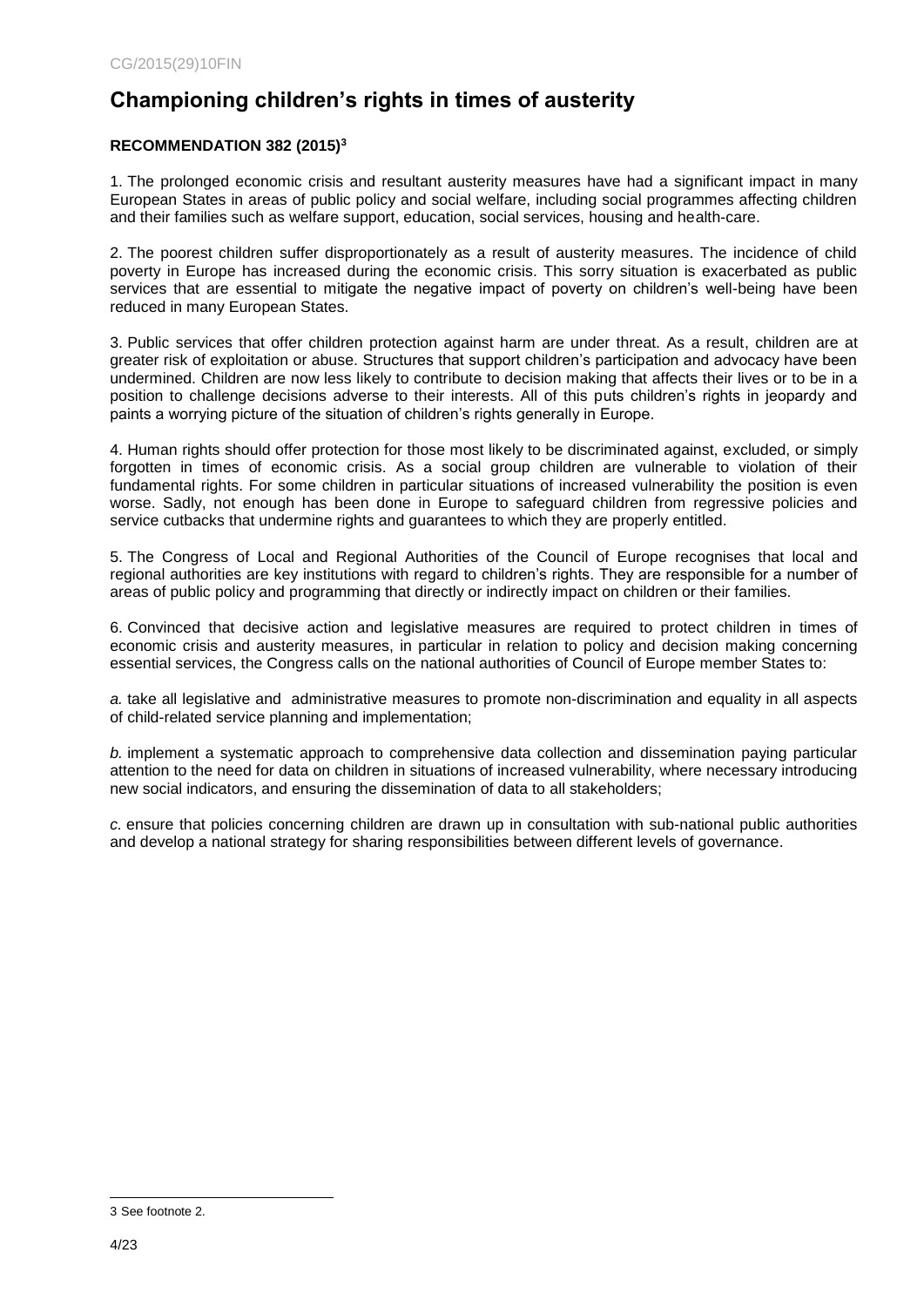# <span id="page-4-0"></span>Championing children's rights in times of austerity

## **EXPLANATORY MEMORANDUM4**

## **Table of contents**

| $\mathbf{L}$ |  |
|--------------|--|
| 1.1          |  |
| 1.2          |  |
| 1.3          |  |
| II.          |  |
| 2.1          |  |
| 2.2          |  |
| 2.3          |  |
| 2.4          |  |
| 2.5          |  |
| 2.6          |  |
| 2.7          |  |
| III.         |  |
| 3.1          |  |
| 3.2          |  |
| 3.3          |  |
| 3.4          |  |
| 3.5          |  |
| 3.6          |  |
| 3.7          |  |
| 3.8          |  |
| 3.9          |  |
| 3.10         |  |
| 3.11         |  |
| IV.          |  |
| 4.1          |  |
| 4.2          |  |
| 4.3          |  |
| 4.4          |  |
| 4.5          |  |
| 4.6          |  |
| V.           |  |

<sup>4</sup> This explanatory memorandum is based on the contribution of Dr Simon Hoffman, Senior lecturer at Swansea University (Wales) which is available from the Secretariat upon request.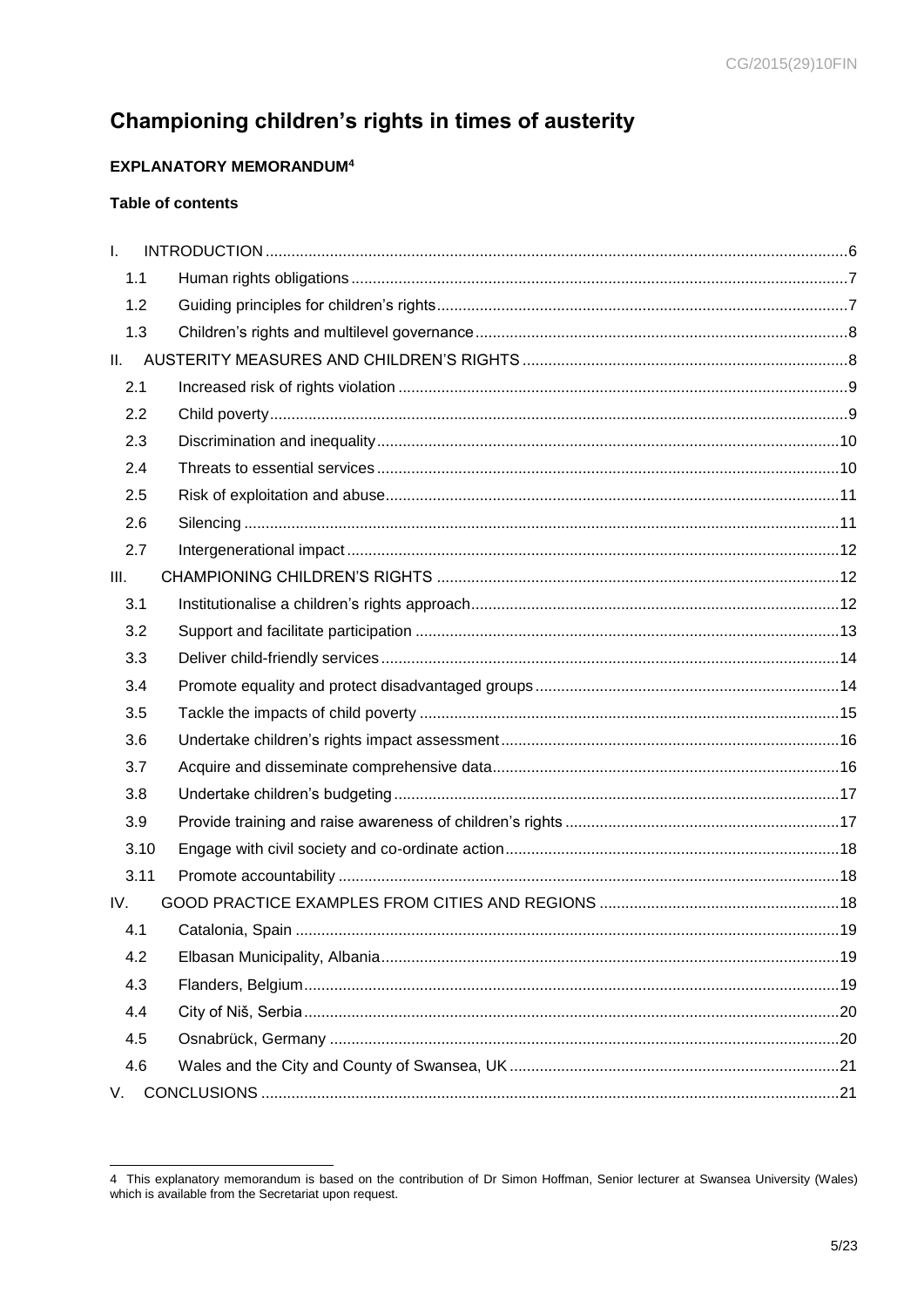## <span id="page-5-0"></span>**I. INTRODUCTION**

1. Europe is in the grip of a deep and continuing economic crisis.<sup>1</sup> In the light of diverse responses from governments across Council of Europe (CoE) member States there are limitations on the extent to which it is possible or desirable to generalise on the impact of the crisis and government responses. However, a number of issues consistently emerge from the available commentaries to highlight areas of concern for social policy and governance institutions at all levels.<sup>2</sup> Across Europe a *'*new political reality of austerity' has taken hold as many states have introduced austerity measures in response to the economic crisis.<sup>3</sup> These measures are characterised by cuts in public expenditure, regressive taxation policy, and labour and pension reforms.<sup>4</sup>

2. The impact of the economic crisis on human rights in Europe is very troubling.<sup>5</sup> From the perspective of children's rights the situation is even more worrying. Children are particularly vulnerable to being ignored and overlooked in policy and programme decision-making; and are at real risk of having their rights and interests set-aside in pursuit of other priorities. This vulnerability has been exposed during the current economic crisis, not least as there has been an increase in child poverty as austerity bites across Europe, drawing attention to unavoidable dependencies associated with childhood.<sup>6</sup> Children belonging to marginalised and excluded social groups have been disproportionately affected by austerity measures as historical patterns of discrimination have been reinforced.<sup>7</sup> These children are in a situation of increased vulnerability and suffer a greater risk of having their fundamental rights ignored or violated.<sup>8</sup>

3. Austerity measures have contributed to worsening living conditions for children as access to welfare has been reduced and the quality of services has diminished.<sup>9</sup> Children in worse-off households continue to suffer unacceptable levels of deprivation as income levels drop. Social welfare systems – many of which have been unjustifiably tasked with meeting the burden of austerity policies – cannot be relied on to assist children or their families to overcome new hardships. The capacity of European central governments to maintain levels of social welfare provision has been jeopardised as austerity measures have taken priority.<sup>10</sup> Local and regional authorities, that are closest to individuals and families most in need of support, struggle to maintain services as the impact of austerity resonates to the different tiers of government.<sup>11</sup>

4. As austerity measures weaken social protection systems across Council of Europe member States, human rights offer the possibility of a normative framework for social policy and programme decision making in times of economic crisis, and the CRC provides a 'legal framework for investment in children.<sup>'12</sup> Institutional compliance with human rights norms holds out the possibility of protection for children against the negative impact of contractionary economic policy and austerity measures. The remainder of this part discusses the relevance of general human rights obligations and guiding principles of children's rights for

-

<sup>1</sup> Commissioner for Human Rights, *Safeguarding human rights in times of economic crisis* (Council of Europe, 2013); Joseph Stiglitz, 'Europe's economic madness cannot continue'  $(9<sup>th</sup>$  January 2015):

<sup>&</sup>lt; <http://www.theguardian.com/business/2015/jan/09/europe-economic-madness-cannot-continue-greece-elections>> (accessed 21st May 2015).<br>Roger Bootle,

Roger Bootle, 'The eurozone's economic crisis is far from over '(12<sup>th</sup> April 2015): < <http://www.telegraph.co.uk/finance/comment/11531029/The-eurozones-economic-crisis-is-far-from-over.html> > (accessed 21<sup>st</sup> May 2015).

<sup>2</sup> Relevant commentaries include: European Network of National Observatories on Childhood, *The impact of the economic crisis on children: lessons from the past experiences and future polciies* (Florence, Instituto degli Innocenti, 9th June 2011);Ruxton, S., *How the*  economic and financial crisis is affecting children and young people in Europe (Eurochild, 2012); Commissioner for Human Rights, *Safeguarding human rights in times of economic crisis* (Council of Europe, 2013); Save the Children, *Child poverty and social exclusion in Europe, a matter of children's rights* (StC, Brussels, 2014); UNICEF, *Children of the recession, the impact of the economic crisis on child well-being in rich countries* (UNICEF Office of Research – Innocenti, Florence, 2014); CARITAS Europa, *The European Crisis and Its Human Cost* (2014).

<sup>3</sup> Ibid, Commissioner for Human Rights, p.15.

<sup>4</sup> Parliamentary Assembly of the Council of Europe, 'Austerity measures – a danger for democracy and social rights' (Resolution 1884,, 26 June 2012); ibid n.2, Commissioner for Human Rights, p.7.

<sup>5</sup> Ibid n.2, CARITAS and Commissioner for Human Rights.

<sup>6</sup> Ibid n.2.

<sup>7</sup> Ibid n.1, Stiglitiz; n.2, ENNOC; and, n.4.

<sup>8</sup> Ibid n.2, ENNO, Commissioner for Human Rights, part 1.4; UN Independent Expert on the question of human rights and extreme poverty, *The impact of the global economic and financial crises on the universal realization and effective enjoyment of human rights* (10th special session of the Human Rights Council, 2009).

<sup>9</sup> Ibid n.2, see in particular the contributions of Tess Ridge and Dominic Richardson to the ENNOC report. In any event it is likely that the available evidence does not fully convey the negative impact of the crisis on children and families, Eurochild, p.6.

<sup>10</sup> Ibid n.2, UNICEF and ENNOC; Fataliyeva, S., *Ending child poverty in Europe* (Committee on Social Affairs, Health and Sustainable Development, Council of Europe, 2014).

<sup>11</sup> Ibid, Fataliyeva; and, ibid n.2, Eurochild.

<sup>12</sup> Jane Hainsworth, 'The role of children's participation in fighting poverty and social exclusion. The experience of Eurochild members', ibid n.2, ENNOC, p.31; human rights establishing a number of 'principles and operational red lines', ibid n.2, Commissioner for Human Rights, p.39.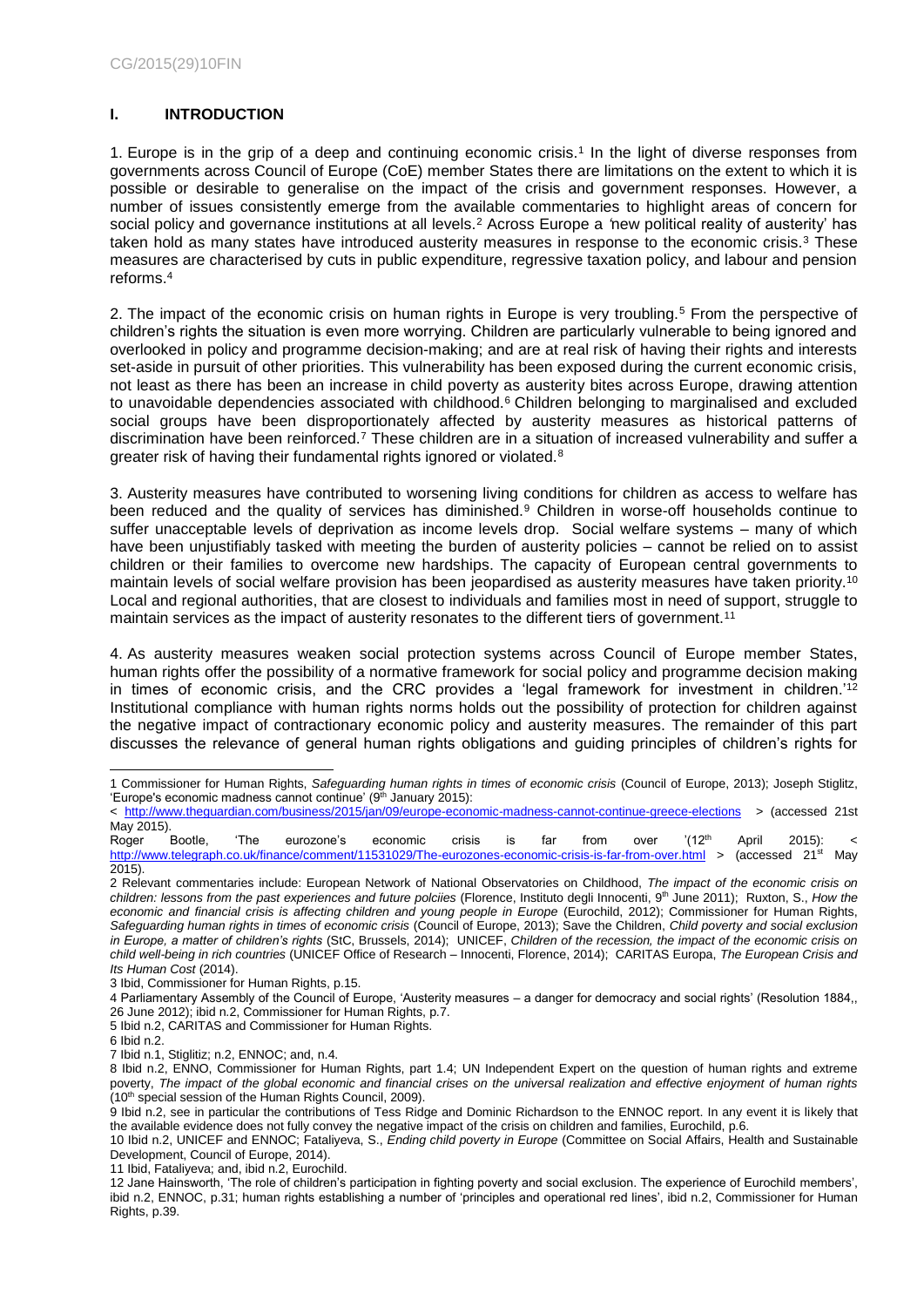decision-making across all levels of government in the context of multilevel governance, including local and regional authorities. This will help to establish a normative framework for local and regional authorities' responsibilities regarding children's rights.

#### <span id="page-6-0"></span>**1.1 Human rights obligations**

5. The first responsibility of all governments is to protect and promote human rights: a corollary of these duties is the obligation to avoid regressive policies or programmes that result in weakening or violation human rights.<sup>13</sup> These obligations apply equally to children's civil, political, social, economic or cultural rights, including in times of austerity.<sup>14</sup> Full realisation of children's social and economic rights may be achieved progressively but without deferring obligations of immediate effect, including obligations that concern nondiscrimination, children's best interests, and securing participation.<sup>15</sup>

6. Human rights oblige relevant authorities responsible for legislation, social policy and public services to demonstrate that every effort has been made to achieve satisfaction of children's rights and to use all available resources to ensure that children are able to benefit from the rights to which they are entitled, including a minimum level of economic and social rights.<sup>16</sup> These obligations invite rigorous scrutiny of policy and programme decision-making and budget allocation to ensure efficient use of resources to promote rights, but also as a safeguard against weakening of rights.<sup>17</sup> In this respect, in the budgeting process the allocation of sufficient resources to ensure the maintenance of essential services for children in areas such as social care, health and housing is increasingly seen as a minimum if there is to be compliance with human rights expectations.<sup>18</sup>

#### <span id="page-6-1"></span>**1.2 Guiding principles for children's rights**

7. Special attention is given to children's rights in the textual system of international human rights. The Convention on the Rights of the Child (CRC) is widely recognised as the most significant source of children's rights, providing a comprehensive list of rights granted to all children. Whilst the rights set out in the CRC are indivisible from each other and from other human rights, the Committee on the Rights of the Child (CommCRC) has identified four articles of the CRC as overarching general principles of children's rights.<sup>19</sup> In summary:

*a.* Article 2: CRC rights should be available to all children without discrimination of any kind. This implies an obligation to identify children or groups of children who may need special assistance in order to access and realise their rights.<sup>20</sup>

*b.* Article 3: the best interests of the child should be a primary consideration in all actions concerning children undertaken by a relevant authority. This requires systematic consideration of how children's rights and interests are affected by decisions or actions. CommCRC has identified considerations of vulnerability, access to education, and health as vital in any assessment of a child's best interests.<sup>21</sup>

*c.* Article 6: states should ensure the survival and development of the child to the maximum extent possible. CommCRC expects 'development' to be interpreted as a holistic concept, embracing the child's physical, mental, spiritual, moral, psychological and social development.<sup>22</sup>

l 13 Vienna Declaration and Programme of Action, 1993; Maastricht Guidelines on Violations of Economic, Social and Cultural Rights, 1997; Committee on Economic Social and Cultural Rights, *General comment No. 3: The nature of States parties' obligations*, 1991 (by way of example);. For discussion see: Nolan, A., and Dutsckhe, M., 2010, 'Article 2(1) ICESCR and states parties' obligations: whither the budget?', *European Human Rights Law Review*, 280.

<sup>14</sup> Ibid. See also: European Committee of Social Rights, *Conclusions 2009,* Vol. I, para.17. Children's enjoyment of economic, social and cultural rights is 'inextricably intertwined' with enjoyment of civil and political rights: Committee on the Rights of the Child, *General Comment No.5: General Measures of Implementation of the Convention on the Rights of the Child*, 2003, para.6.

<sup>15</sup> International Covenant on Economic Social and Cultural Rights, article 2(1); European Social Charter, articles 3 and 12; Convention on the Rights of the Child, articles 2 and 12 and more generally article 4. Ibid n.13, Nolan and Dutsckhe.

<sup>16</sup> Ibid n.13, Committee on Economic Social and Cultural Rights, and Nolan and Dutsckhe.

<sup>17</sup> Ibid.

<sup>18</sup> Cutting resources available for social support programmes will not necessarily amount to a violation of rights, but failure to ensure that a child is able to benefit from social security might amount to a rights violation, ibid n.2, Commissioner on Human Rights, part 2.2. 19 Ibid n.14, Committee on the Rights of the Child, para.12. 20 Ibid.

<sup>21</sup> Ibid. See also: Committee on the Rights of the Child, *General Comment No.14, on the right of the child to have his or her best interests taken as a primary consideration*, 2013.

<sup>22</sup> Ibid n.19.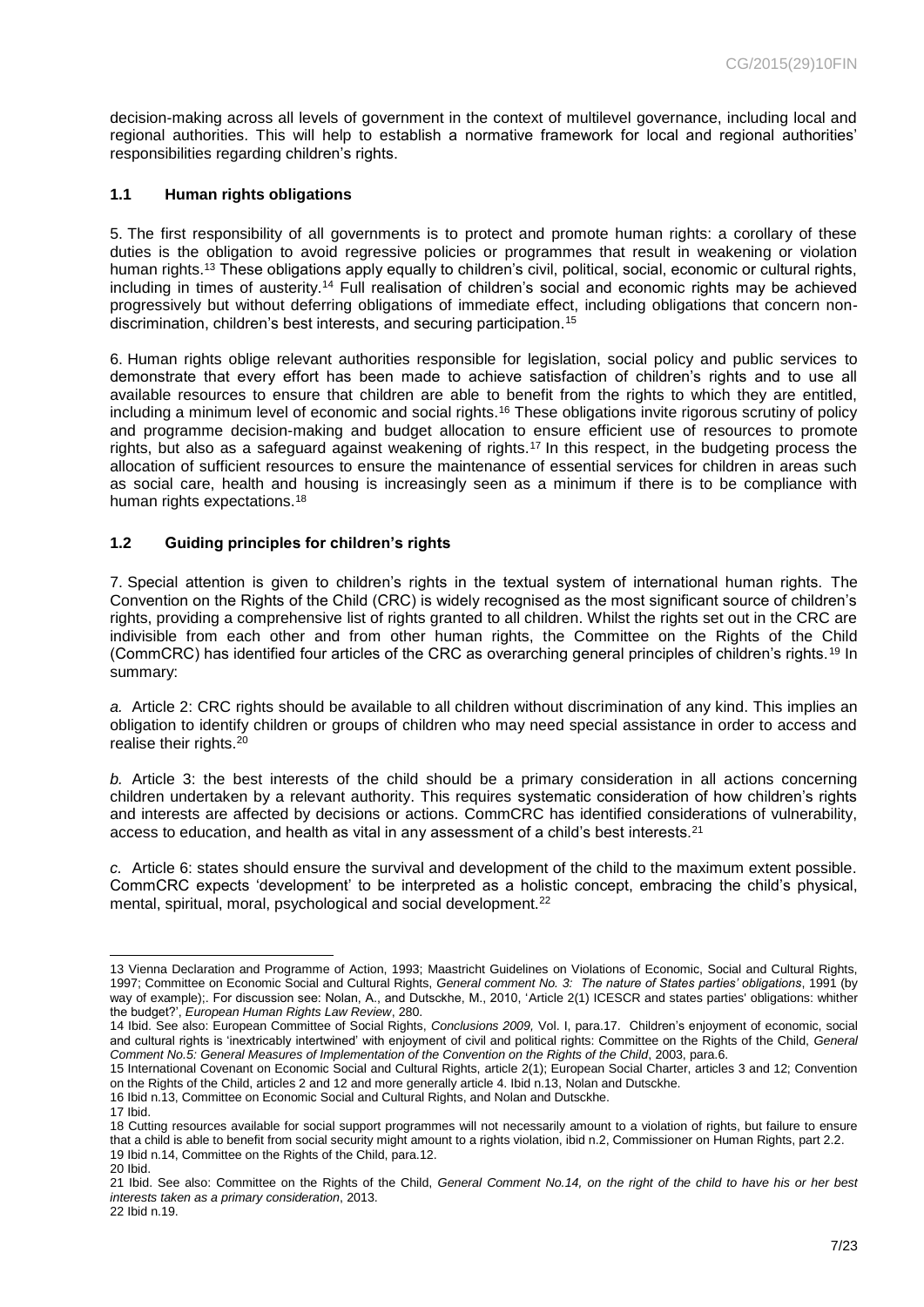*d.* Article 12 : a child should be able to express their views freely in all matters that affect them and to have their views taken into account and given due weight according to their age and maturity (Article 12).<sup>23</sup> This principle emphasises the role of the child as an active participant in the promotion, protection and monitoring of their rights, and requires adequate channels of communciation as well as access to relevant information to facilitate understanding and meaningful participation. <sup>24</sup>

8. The CRC stands alongside other international human rights instruments from which children are entitled to benefit. At a European level there are additional protections. Children in CoE member States are also entitled to benefit from the European Convention on Human Rights and Fundamental Freedoms.<sup>25</sup> In addition, the Council of Europe has given discrete recognition to children's interests in the European Social Charter and has introduced additional guarantees against particular risks, such as sexual abuse.<sup>26</sup> The CoE *Strategy for the Rights of the Child 2012-15*<sup>27</sup> is a 'catalyst' to implementation of children's rights as guaranteed by the CRC, consistent with the Council of Europe programme *Building a Europe for and with children*. <sup>28</sup> The European Union has also adopted an approach that seeks to integrate the CRC into its policy, programmes and action.<sup>29</sup>

#### <span id="page-7-0"></span>**1.3 Children's rights and multilevel governance**

9. Multilevel governance is a feature of many CoE member States, although the approach to decentralisation of State power varies. Human rights obligations are as much a part of the law and policy-making framework for local and regional governments as they are for central governments.<sup>30</sup> This is significant as local and regional authorities play an important role in the everyday lives of children. Local and regional government is often given responsibility for legislation, policy, programming and implementation in areas directly and indirectly affecting the lives of children such as education, housing, social services, health, transport, environment, and leisure.<sup>31</sup> Whilst the role of decentralised government is important, CommCRC has emphasised that decentralisation of responsibility for children's policy does not reduce the duty of the State Party to meet its CRC obligations. This includes ensuring that relevant authorities have the resources to discharge their responsibilities towards children.<sup>32</sup>

10. The introduction of austerity measures has reduced the capacity of many central governments to maintain human rights protections. It is also an abdication of responsibility by central government to support decentralised authorities to implement their CRC obligations. Local and regional authorities in CoE member States have been subject to cuts in financial support from many central governments. As a consequence local and regional authorities face severe constraints and have been required to make cuts at a time of increasing demand for public services. $33$  The situation is often made worse as the capacity of the nongovernmental sector – an essential service provider and partner to local and regional authorities – has been adversely affected by cuts in public spending.<sup>34</sup>

#### <span id="page-7-1"></span>**II. AUSTERITY MEASURES AND CHILDREN'S RIGHTS**

11. The impact of austerity measures for children across Europe is varied and wide-ranging and will differ by state, and by local and regional authority. The prolonged economic crisis and continuance of austerity measures in Europe have had an impact in many key areas of provision affecting children, including social security, education and health-care.<sup>35</sup> Labour reforms in many states have led to a reduction in income for many households through lower wages or unemployment, contributing to an increase in poverty and child

28 <<http://www.coe.int/t/dg3/children/> > (accessed 21st May 2015).

l 23 Ibid n.19; Committee on the Rights of the Child, *General Comment No.12, The Right of the Child to be Heard*, 2009*.*

<sup>24</sup> Ibid. See also: *European Convention on the exercise of children's rights 1996*, Preamble.

<sup>25</sup> Article 1: the obligation on states to secure rights for all within their jurisdiction. This applies equally to children.

<sup>26</sup> *Convention on the Protection of Children against Sexual Exploitation and Sexual Abuse* (the Lanzarote Convention):

<sup>&</sup>lt; [http://www.coe.int/t/dghl/standardsetting/children/default\\_en.asp](http://www.coe.int/t/dghl/standardsetting/children/default_en.asp) > (accessed 21<sup>st</sup> May 2015).

<sup>27 &</sup>lt; [http://www.coe.int/t/dg3/children/strategyconferencemonaco/Strategy151111\\_en.pdf](http://www.coe.int/t/dg3/children/strategyconferencemonaco/Strategy151111_en.pdf) > (accessed 21<sup>st</sup> May 2015).

<sup>29</sup> For information on the EU and rights of the child see:

[<sup>&</sup>lt; http://ec.europa.eu/justice/fundamental-rights/rights-child/index\\_en.htm](file:///C:/Users/s.hoffman/AppData/Local/Microsoft/Windows/Temporary%20Internet%20Files/Content.Outlook/0F8YGZL0/%3c%20http:/ec.europa.eu/justice/fundamental-rights/rights-child/index_en.htm) > (accessed 21st May 2015).

<sup>30</sup> Often expressly provided in the foundational instruments establishing regional autonomy: Williams, J., 'Multi-level Governance and CRC Implementation', in Invernizzi, A., and Williams, J. (Eds.), *The Human Rights of Children: From Visions to Implementation* (2011), pp.239-262.

<sup>31</sup> Ibid, and ibid n.10, Fataliyeva.

<sup>32</sup> Ibid n.14, Committee on the Rights of the Child, paras. 40 and 41.

<sup>33</sup> Parliamentary Assembly of the Council of Europe, *The impact of the economic crisis on local and regional authorities in Europe* (Doc. 12944, 1st June 2012).

<sup>34</sup> Ibid, n.2, Commissioner for Human Rights, p.26.

<sup>35</sup> Ibid n.2.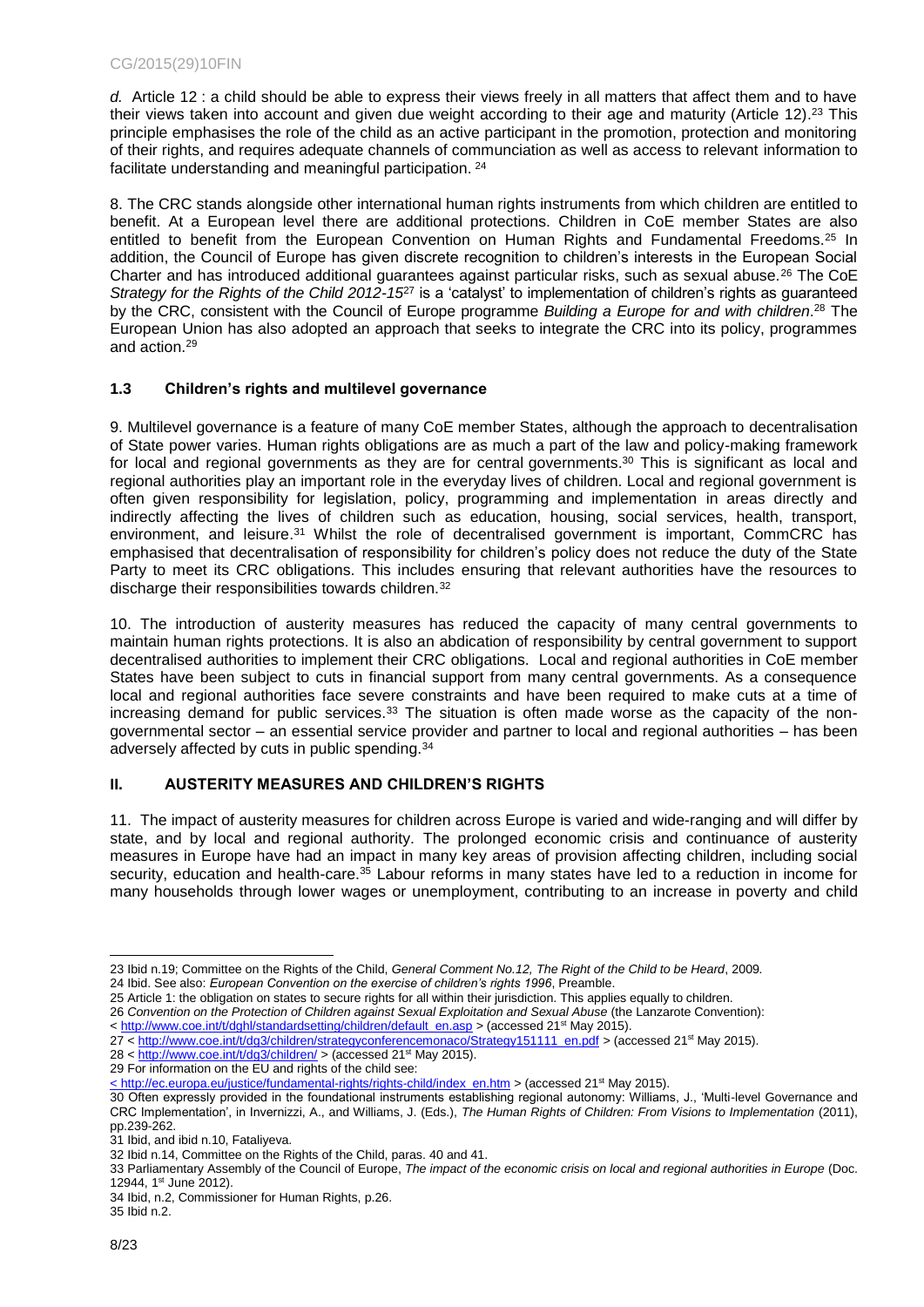poverty.<sup>36</sup> This part discusses, in general terms, significant impacts affecting children's rights arising from austerity measures to which local and regional authorities in all Council of Europe member States should pay particular attention. The discussion is divided into discrete sections for presentation purposes. In reality, the results of this impact are likely to be overlapping and concurrent, producing a compound adverse impact for children.

#### <span id="page-8-0"></span>**2.1 Increased risk of rights violation**

12. When social protection systems are undermined the most vulnerable social groups are worst affected as historical patterns of discrimination and disadvantage are reinforced. Children are amongst those most at risk of suffering adverse impact, especially if they are members of an already marginalised social group.<sup>37</sup> As austerity measures threaten the capacity of local and regional authorities to undertake welfare support programmes, children are amongst the first to suffer the consequences. Children's rights to protection and to be provided with services or resources that meet their needs are put in jeopardy. Limitations on the resources available to local and regional authorities to support services directly or indirectly benefitting children as austerity bites means that children's civil, economic, social and cultural rights have been given lower priority in programme decision-making and budgetary allocation processes.<sup>38</sup> Children's marginalisation and exclusion from decision-making processes and their near invisibility in political arrangements for accountability mean they are less likely to be in a position to challenge the low (or lowering of) priority given to their interests, and will not be properly empowered to argue against the violation of their rights using judicial mechanisms.<sup>39</sup>

13. The vulnerability of children to violation of their rights as a consequence of austerity measures is made worse by structural inequalities affecting families, especially in households where women are the primary carers, or in lone-parent households – the majority of which comprise women and their children. $40$ Reductions in financial support for childcare to facilitate women's engagement in the employment market have made the situation worse. Women are increasingly denied access to the labour market.<sup>41</sup> As a result women's standard of living has decreased and their risk of poverty has increased, inevitably leading to a reduction in the standard of living of their dependent children.<sup>42</sup>

#### <span id="page-8-1"></span>**2.2 Child poverty**

14. Child poverty is amongst the most insidious, pervasive and enduring of all consequences of economic crisis: a 'sad reality' for many children in Europe.<sup>43</sup> The incidence of child poverty in Europe has increased during the economic crisis.<sup>44</sup> The results of the negative impact of child poverty are well known and include: poor health, lower levels of participation (generally in society and in education), poor educational outcomes, lower levels of confidence and self-esteem, higher levels of exploitation and abuse, and poor social integration, as well as increased stress.<sup>45</sup> As noted above, public spending cuts in many Council of Europe member States have adversely affected access to welfare support services that are essential to avoid or mitigate the negative impact on the well-being of children of living in poverty.<sup>46</sup>

15. It is obvious that a child's right to an adequate standard of living and to benefit from social security (article 27 and 26, CRC) are undermined by cuts in social insurance and welfare assistance programmes. This is compounded at the sharp-end of service delivery as austerity measures have reduced the capacity of

46 Ibid n.2, especially ENNOC.

l 36 Ibid n.2, Commissioner for Human Rights, p.16, ENNOC, especially the contribution by Tess Ridge and Dominic Richardson; World of Work Report, *Repairing the economic and social fabric: European Union Snapshot*, 2013.

<sup>37</sup> Ibid n.2. See also: Report of the UN Independent Expert on extreme poverty and human rights, Magdalena Sepúlveda Carmona, 10<sup>th</sup> Special Session of the Human Rights Council, 17 March 2011, A/HRC/17/34. 38 Ibid n.2.

<sup>39</sup> United Nations High Commissioner for Human Rights, *Access to Justice for Children* (16th December 2013, UN Human Rights Council 25<sup>th</sup> Session).

<sup>40</sup> Ibid n.2, especially: Commissioner for Human Rights, p.23; Save the Children, *Child poverty and social exclusion in Europe, a matter of children's rights* (StC, Brussels, 2014). See also: European Women's Lobby, *The Price of Austerity, the impact on women's rights and gender equality in Europe*, 2012.

<sup>41</sup> Ibid n.2, Commissioner for Human Rights, p.23.

<sup>42</sup> UN High Commissioner for Human Rights, *Report on the impact of austerity measures on economic and social rights*, 2013; ibid, n.40, European Women's Lobby.

<sup>43</sup> This report does not discuss the measurement or definition of child poverty. For relevant discussion see ibid n.10, Fataliyeva, Part 2, and accompanying references. For an account of child poverty prevalence rates in Europe, including country specific discussion, see: Fataliyeva, p.6 and Part 3.

<sup>44</sup> Ibid n.2, especially ENNOC Ridge and Richardson, and UNICEF, p.2.

<sup>45</sup> Ibid, n.10, Fataliyeva, p.10; ibid n.2, ENNOC especially Ridge at pp.15-16, and Save the Children.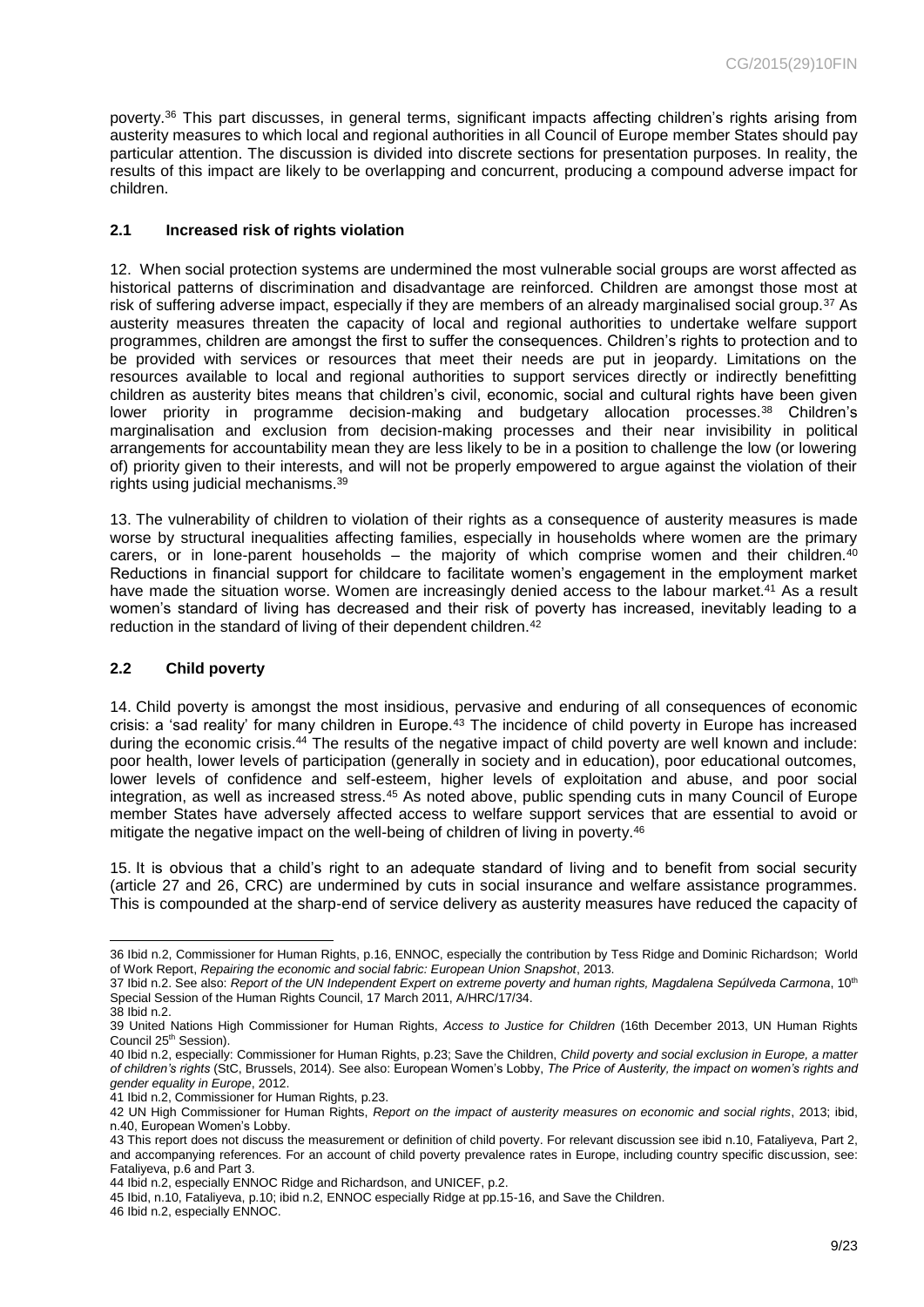many social protection institutions to offset the impact of state-led austerity measures.<sup>47</sup> The impact of poverty and weakened public services on other CRC rights, including the right to development, nondiscrimination and participation is significant, and on-going. Increasing child poverty in Europe has had a negative impact on key services (see below), but also on caregivers' access to support such as childcare, which is a vital contribution to enable parents to escape cycles of poverty and deprivation.<sup>48</sup> The right to an adequate standard of living, including housing, is compromised as householders default on housing payments leading to eviction, often because of unemployment.<sup>49</sup> Homelessness is on the increase among young people.<sup>50</sup>

16. The child's right to nutrition and clothing is put in jeopardy as household incomes are reduced to a level insufficient to obtain minimum essential levels of both. Food and clothing insecurity is a feature in many European states and families are increasingly reliant on food banks to overcome abdication of responsibility by the state to maintain adequate levels of income.<sup>51</sup> Children's right to play, recreation and leisure is under threat from poverty as institutional support for these activities has been withdrawn or reduced in many Council of Europe member States.<sup>52</sup>

#### <span id="page-9-0"></span>**2.3 Discrimination and inequality**

17. As noted above the poorest and most vulnerable children suffer disproportionately as a result of austerity measures, increasing the risk of violation of their rights. Disabled children, those living in families where there is significant unemployment, or children belonging to migrant, lone-parent or large households are all overrepresented amongst those living in poverty and severe poverty.<sup>53</sup> Children suffer such significant adverse effects as a result of austerity measures. Disproportionality visited on children who also have to endure the consequences of societal inequalities. Although in some states attempts have been made to protect social groups who are otherwise the casualties of structural and historical inequality and discrimination, in many instances safeguards intended to mitigate the impact of austerity measures have been more effective for the older population than for the young.<sup>54</sup> Children have been affected by the recession more than other vulnerable groups.<sup>55</sup> Inequalities affecting access to health and social services for children in vulnerable situations, such as Roma children, as well as other migrant children, have been exacerbated.<sup>56</sup> For many children the negative discriminatory impact of austerity measures will have longterm impact as they continue to experience the consequences for life: reinforced and compound cycles of inequality, discrimination and disadvantage.<sup>57</sup>

#### <span id="page-9-1"></span>**2.4 Threats to essential services**

18. Many statutory services have suffered cutbacks as a result of the economic crisis reducing access for children as well as the quality and range of services available, especially for children in situations of increased vulnerability. For example: disabled children, children of migrant populations, children living in poverty, or hard to reach children.<sup>58</sup> Austerity measures have undermined public services in education and health which are both highlighted by CommCRC as vital if proper recognition is to be given to a child's best interest.<sup>59</sup> Cuts to education budgets have been severely affected all aspects of education, curricular and extra-curricular, undermining children's education rights but also affecting the child's right to development.<sup>60</sup>

19. In many Council of Europe member States healthcare systems have been adversely affected by austerity measures. Access to essential health and social services has worsened, including for children.<sup>61</sup> Cuts in

l

57 Ibid n.2.

<sup>47</sup> Ibid n.2. See also: International Social Security Association, *Coping with the crisis: Managing social security in uncertain times, ISSA Crisis Monitor Project*, 2012.

<sup>48</sup> Ibid n.2, Save the Children, p.V.

<sup>49</sup> Rights by virtue of, for example: article 27 CRC; article 11 International Covenant on Economic Social and Cultural Rights. See: Commissioner for Human Rights, *Recommendation of the Commissioner's for Human Rights on the implementation of the right to housing* (CommDH, 2009), 5. The crisis has been identified as a key driver of a growth in homelessness in Greece, Ireland, Italy, Portugal, Spain and the UK: ibid n.2, Commissioner for Human Rights, p.19, UNICEF and CARITAS.

<sup>50</sup> FEANTSA, *On the Way Home? Monitoring Report on Homelessness and Homeless Policies in Europe*, 2012.

<sup>51</sup> Ibid n.2, see e.g. ENNOC, Ruxton, p.12. For a recent example:  $<$ <http://www.bbc.co.uk/news/uk-wales-30446033> > (accessed 21<sup>st</sup>) May 2015).

<sup>52</sup> Ibid n.2, Save the Children, p.V.

<sup>53</sup> Ibid n.2, ENNOC, UNICEF.

<sup>54</sup> Ibid n.2, UNICEF and Save the Children.

<sup>55</sup> Ibid n.2.

<sup>56</sup> Ibid n.2.

<sup>58</sup> Ibid n.2, especially ENNOC Richardson, and Ruxton, p.4 and p.11.

<sup>59</sup> Ibid n.21.

<sup>60</sup> Ibid n.2, p.1. Office of ECD, *Education at a Glance*, *2013: OECD Indicators,* 2013, p. 186, Box B2.1. Ibid n.10, Fataliyeva, p.11. 61 Ibid n.2, Ruxton, p.12.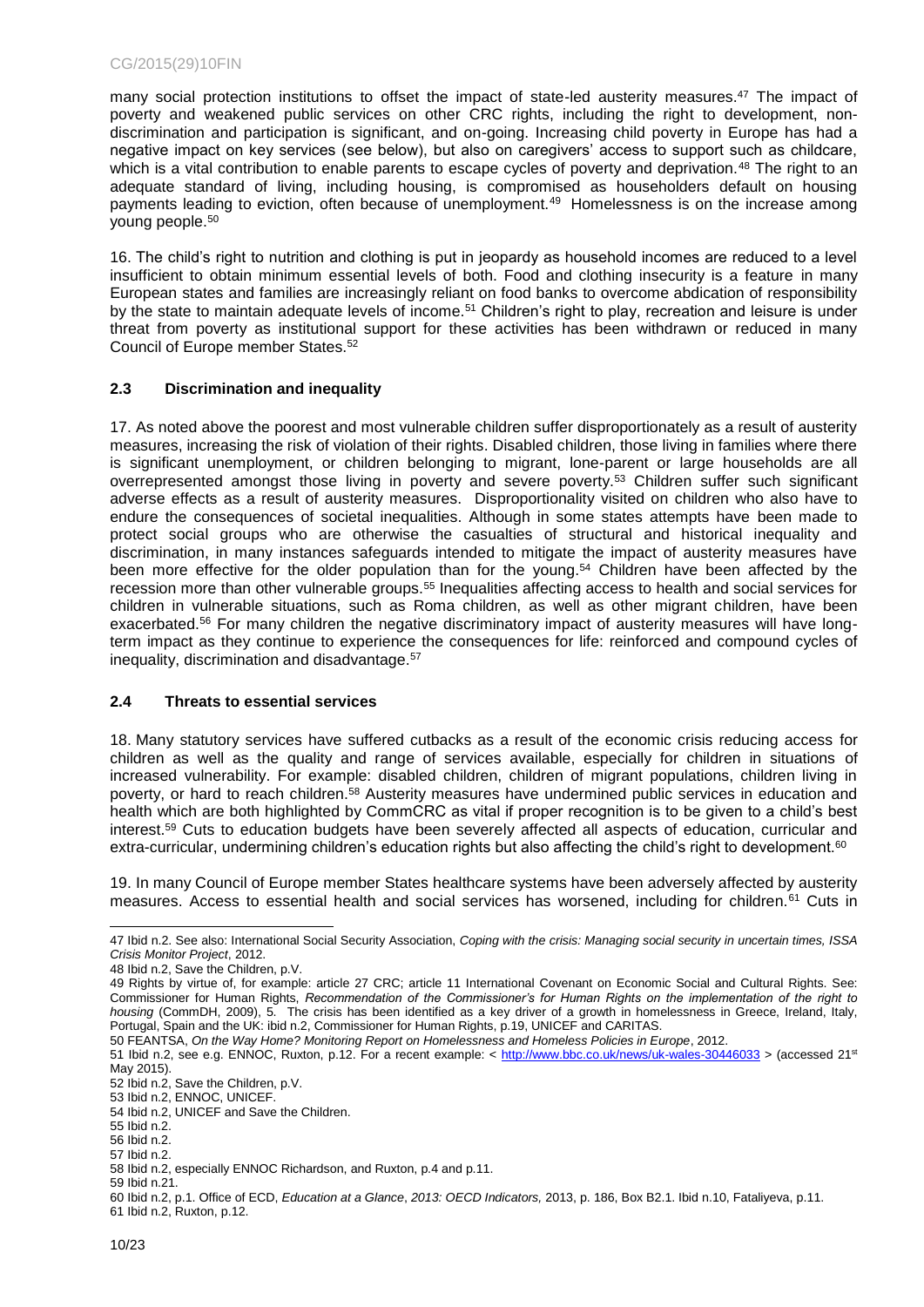health-related spending have affected children's rights to enjoy the highest attainable standard of health.<sup>62</sup> Weakened mental health, substance abuse and suicide, including amongst children, have been linked with austerity measures.<sup>63</sup>

20. Cuts in essential public services that affect many children may be seen as particularly problematic for children in alternative care, separated children, or young people in detention, all of whom are highly dependent on social services. These groups are likely to suffer particular hardship where the capacity of local and regional authorities to deliver quality services is affected by austerity measures.<sup>64</sup>

#### <span id="page-10-0"></span>**2.5 Risk of exploitation and abuse**

21. The situation in which many families find themselves as a result of austerity measures heightens the risk of child exploitation. As child poverty deepens, the risk that children will be forced into the labour market in order to supplement household income increases.<sup>65</sup> Labour exploitation, including child labour, has increased as the economic crisis has seen the withdrawal of labour protection in many states coupled with the fact that public authorities now have a reduced capacity to conduct labour inspections. <sup>66</sup> Working age children, who are most likely to need protection of structural requirements such as a minimum wage, are conversely afforded fewer protections, and are more likely to be exploited.

22. Household unemployment and poverty increases the risk of child labour exploitation but also has other consequences potentially harmful to the child. Economic crisis and the impact of austerity measures increase the incidence of family stress, parental separation and sometimes child abandonment. Reductions in the availability of services aimed at supporting families through crisis or protecting children from the consequences of household stress means that children are now more likely to suffer as a result.<sup>67</sup> There is also a greater risk that a child will suffer abuse as cuts are made to public services. The risk of a child being left without protection has increased as many public authorities are unable to maintain adequate levels of child protection services.<sup>68</sup> Cutbacks mean that relevant protection institutions have limited capacity to intervene early in order to prevent child abuse.<sup>69</sup>

#### <span id="page-10-1"></span>**2.6 Silencing**

23. Children are distanced from political decision making and face considerable obstacles to making themselves heard and to participation in the political domain.<sup>70</sup> As causalities of multiple discrimination, children are especially at risk of being silenced and excluded from decision-making processes that affect their lives.<sup>71</sup> In Europe generally, attention to children's participation appears to have been given lower priority as attention has turned to the economic issues and austerity. Participation is no longer a public spending and social priority. This has led to dismantling or breakdown of participation structures, and silencing of children's voice in the public domain.<sup>72</sup> An aspect of silencing of children's voice is the compounding of already weak systems of redress via the legal system. Austerity measures have threatened access to justice by reducing 'legal-aid' support for litigants in many states, which compounds access to justice issues facing children, especially those living in poverty.<sup>73</sup> Moreover, civil society organisations withdrew their support to the defence of children's rights, contributing to threatening their right to be heard.

65 Ibid n.2, Commissioner for Human Rights, p.18.

l 62 Article 24 CRC.

<sup>63</sup> World Health Organisation, *Impact of economic crises on mental health,* 2011, p.11; WHO, *European Health Report 2012*, 2012, p.30.

<sup>64</sup> Report on 'Growing with children's rights, a conference on the implementation of the Council of Europe Strategy for the Rights of the Child 2-12-2015, Dubrovnik, Croatia, 27-28 March 2014, para. 20 and 39.

<sup>66</sup> Ibid, pp.17-18.

<sup>67</sup> World Health Organisation, *Impact of economic crises on mental health*, 2011; ibid, n.2., Ruxton.

<sup>68</sup> Ibid n.64.

<sup>69</sup> Ibid.

<sup>70</sup> Ibid n.23, Committee on the Rights of the Child; UNICEF, 1992, *Children's Participation: From Tokenism to Citizenship*, Innocenti Research Centre, Florence.

<sup>71</sup> Ibid n.2, Commissioner for Human Rights, p.22.

<sup>72</sup> Ibid n.2, Ruxton.

<sup>73</sup> CEPEJ, *Evaluation of European Judicial Systems*, 2012; ibid, n.2, Commissioner for Human Rights, p.21; FRA, European Agency for Fundamental Rights, *Access to Justice: An Overview of Challenges and Opportunities*, 2011.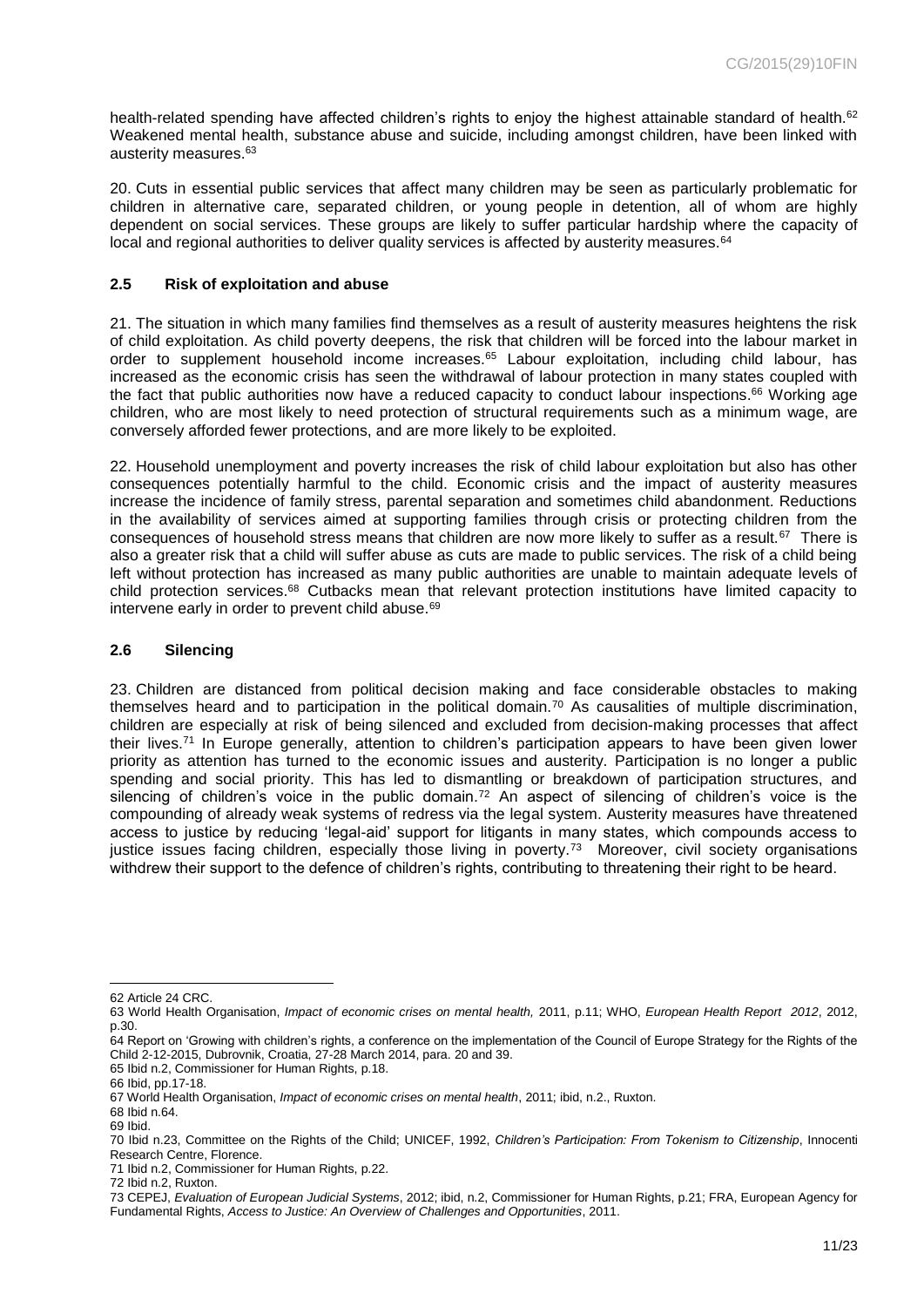#### <span id="page-11-0"></span>**2.7 Intergenerational impact**

24. Rights violations related to austerity can have long-term effects. Children exposed to poverty and malnutrition may suffer from stunted physical growth and lasting social and health effects into adulthood.<sup>74</sup> Poor educational attainment associated with poverty is likely to limit their potential as human beings in society. 'Children are given only one opportunity [for] personal development; if this is lost, the consequences could last their entire lifetime.<sup>75</sup>

25. The rate of young people not in employment, education or training has increased across the Council of Europeregions.<sup>76</sup> For many children the opportunities open to them to escape poverty through employment as adults have decreased.<sup>77</sup> Where children grow up in poverty this can irreversibly affect their life chances. Unemployment among adolescents and young adults is a significant long-term effect of the recession.<sup>78</sup> As is the case globally, Europe risks a 'lost generation' of young adults with worrying consequences for intergenerational solidarity and social cohesion.<sup>79</sup>

#### <span id="page-11-1"></span>**III. CHAMPIONING CHILDREN'S RIGHTS**

26. The consequences of austerity measures for local and regional authorities depend on a multiplicity of factors which include, the extent and depth of the recession in a particular State, the type of austerity measures introduced, and the arrangements for multilevel governance prevailing in the country concerned. Variation in the nature of multilevel governance across Council of Europe member States means that the capacity for policy and programme action at local and regional level will differ. This part of the report discusses action that local and regional authorities might undertake to champion and promote children's rights. Although, as in the preceding parts the discussion is divided into discrete sections, in reality local and regional authorities should adopt a holistic approach in order to tackle the complex and overlapping problems brought about by the economic crisis and austerity measures. The discussion, in particular the recommendations, should be seen as applying simultaneously with the intention of a comprehensive approach to securing children's rights.

#### <span id="page-11-2"></span>**3.1 Institutionalise a children's rights approach**

27. Local and regional authorities should take legal and/or administrative steps to institutionalise and embed a holistic children's rights approach to the exercise of all their functions. The concept of a child rights approach is too broad to be fully explored in this section. However, in general terms it is an approach that focuses on children as rights-holders and the range of rights to which they are entitled. It places the CRC at the core of policy and programme decision making and implementation and embeds children's rights as an 'integral dimension' of the functions of government, including local and regional government.<sup>80</sup>

28. Local and regional authorities should ensure that a child rights approach extends to budget allocation and to processes of legislation, policy and programming, including implementation, monitoring and review. Officials or others responsible in these areas should be fully aware of children's rights and should have a proper understanding of the nature and implications of children's rights for the area of work with which they are concerned. Those responsible should pay attention to how best to give better effect to children's rights through their work and that of the authority, especially in relation to children's services, and should give proper consideration to children's quality of life and the opportunities provided to them, paying particular attention to children in situations of increased vulnerability (including the immediate and long-term impacts of poverty, disadvantage and social exclusion).<sup>81</sup>

29. A child rights approach demands that responsible decision-makers anticipate the impact on children's rights of proposed legislation, policy or action in order to highlight potential regressive impact and/or violation of rights, focusing their mind on the need to consider possibilities that remove, minimise or mitigate such

l 74 Ibid n.2., Save the Children.

<sup>75</sup> Leonardo Menchini, 'Children at the bottom of the well-being scale and at risk of exclusion', ibid n.2 ENNOC, pp.11-13, at p.13.

<sup>76</sup> International Labour Organisation, *Global Employment trends for youth 2013 – a generation at risk,* 2013; Parliamentary Assembly of the Council of Europe, Resolution 1885, *The young generation sacrificed: social, economic and political implications of the financial crisis*, 26 June 2012.

<sup>77</sup> Ibid n.2, Save the Children, p.V, and UNICEF.

<sup>78</sup> Ibid n.2, Ruxton, p.3.

<sup>79</sup> Ibid n.75, PACE; World Economic Forum, Global Risks 2014, 9<sup>th</sup> Edition, 2014.

<sup>80</sup> Tobin, J., 'Understanding a Human Rights Based Approach to Matters Involving Children: Conceptual Foundations and Strategic Considerations', in Invernizzi, A., and Williams, J. (Eds.), *The Human Rights of Children: From Visions to Implementation*, pp.61-98 and p.66.

<sup>81</sup> Ibid n.2, Ruxton, p.5.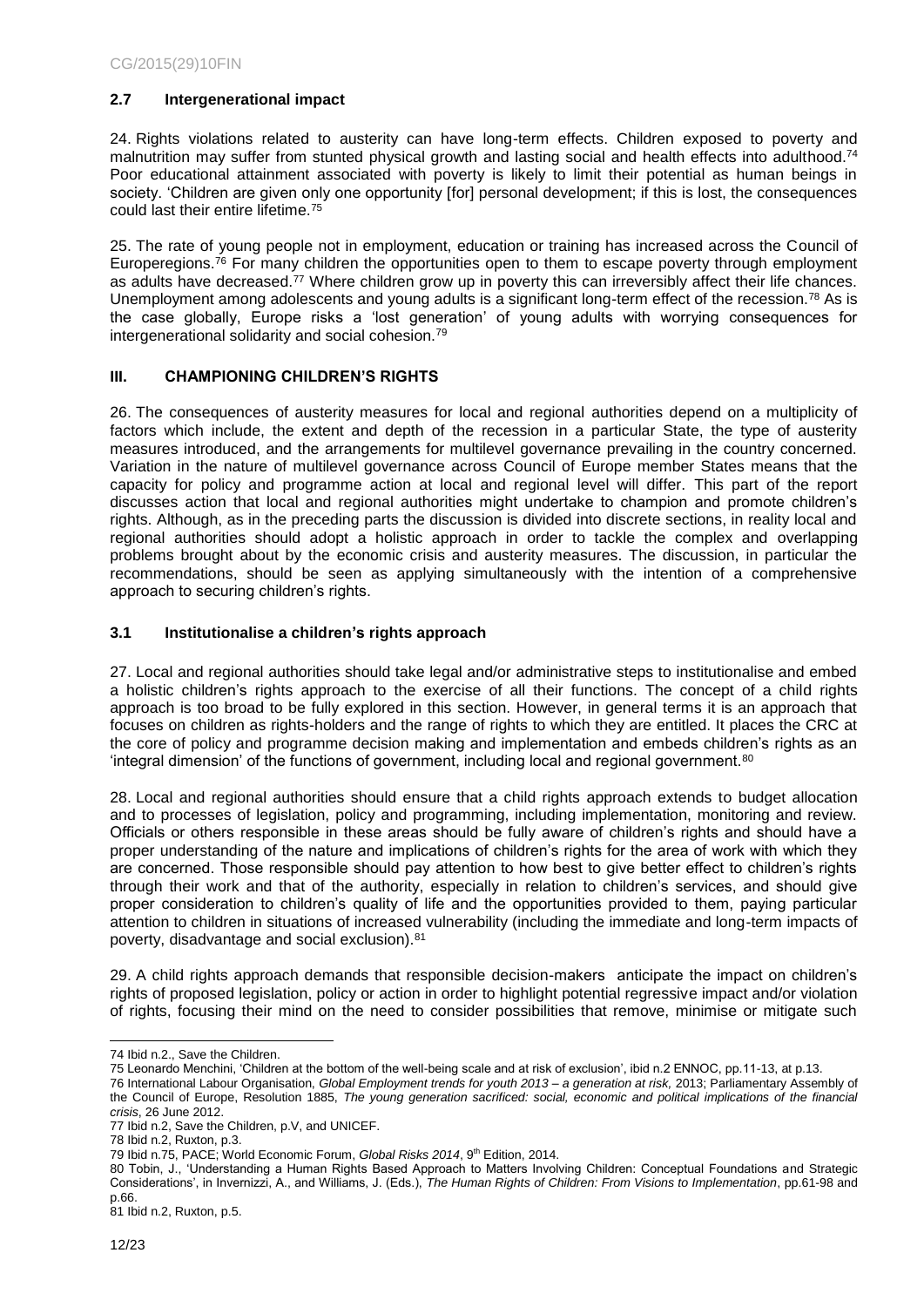threats. Although there are different formulations of a child rights approach, the foundation of any systematic embedding of children's rights as an aspect of relevant decision-making processes is the consideration given to the CRC and other instruments that grant children rights.<sup>82</sup> Equally foundational is the requirement to take account of the guiding principles for children's rights noted above: best interests, non-discrimination, participation, and survival and development. This demands that the processes and practices of local and regional authorities that support or inform decision making or implementation should draw attention to children's rights, with appropriate safeguards to ensure that relevant decision-makers are required to adopt and demonstrate a child rights approach.

30. Local and regional authorities will have a range of powers to implement a child rights approach as a formal structural requirement of decision-making processes. Institutionalising a child rights approach requires high-level leadership to secure a formal binding commitment to children's rights as a priority in the exercise of functions, and to ensure compliance. This means ensuring that mechanisms are in place to identify and highlight children's rights that are or may be affected by decisions or actions under consideration, and requiring decisions and actions to be fully rationalised and justified taking account of their predicted impact on children's rights. Whilst how this achieved will vary according to the powers available to different local and regional authorities, the following should be considered as minimum requirements for action:

*a.* where devolution arrangements and/or powers permit, legislation should be introduced requiring relevant decision makers (regional ministers or parliaments, officials, local elected representatives) to adopt a children's rights approach in the exercise of their functions;

*b.* where legislation is not an option, the authority should adopt formal undertakings requiring a child rights approach to the exercise of the authority's functions. This might take the form of: statutes, ordinances, standing procedures, charter or pledge;

*c.* local and regional authorities should develop and embed mandatory processes to support a child rights approach in their activities (see below: 'Support and facilitate participation'; 'Undertake child rights impact assessment'; 'Acquire and disseminate comprehensive data'; 'Undertake children's budgeting'; and, 'Provide training and raise awareness of children's rights').

#### <span id="page-12-0"></span>**3.2 Support and facilitate participation**

31. Local and regional authorities should ensure effective participation by children or their representatives in decision-making processes that affect children's lives.<sup>83</sup> Participation is a broad concept impossible to discuss in the space allowed.<sup>84</sup> However, local and regional authorities should be aware of the need to ensure children's views and children's opinions are properly taken into account when exercising their various functions and fully cognisant of available guidance and toolkits.<sup>85</sup> Children should be provided with opportunities to put forward their opinions and to be listened to, and should be fully supported (through resources, information etc) and facilitated by processes, venue and space to make a contribution. Equally important is that children should have genuine opportunities to influence decisions and action.<sup>86</sup> It is essential that barriers to the involvement of children, who are vulnerable to being excluded from relevant participation mechanisms, are identified and removed. At times of austerity, local and regional authorities should make particular efforts to maintain or introduce mechanisms and structures that support and facilitate participation. Although these will differ depending on context, local and regional authorities should at the very least:

*a.* introduce or maintain opportunities for consultation with children or their representatives including by supporting or establishing forums/councils, children's parliaments, meetings or networks, or other structures that allow space for children to express their views;<sup>87</sup>

l

<sup>82</sup> Ibid n.79, p.71.

<sup>83</sup> Children's participation in policy decision-making ultimately results in better policies: < <http://www.scotland.gov.uk/Publications/2012/06/1592/4> > (accessed 21<sup>st</sup> May 2015). See also: ibid n.12, Hainswoth.

<sup>84</sup> For discussion see: UNICEF, *Children's Participation: From Tokenism to Citizenship*, Innocenti Research Centre, Florence, 1992; CoE, *[Building a Europe for and with children](http://www.coe.int/t/dg3/children/default_en.asp)*, Child participation assessment tool:

<sup>&</sup>lt; [http://www.coe.int/t/dg3/children/participation/Newdefault\\_en.asp](http://www.coe.int/t/dg3/children/participation/Newdefault_en.asp) > (accessed 21<sup>st</sup> May 2015).

<sup>85</sup> For example, Council of Europe, *Child Participation Assessment Tool*:

<sup>&</sup>lt; [http://www.coe.int/t/dg3/children/participation/Child\\_participation\\_AssementTool\\_en.pdf](http://www.coe.int/t/dg3/children/participation/Child_participation_AssementTool_en.pdf) > (accessed 21st May 2015).

<sup>86</sup> Lundy, L., 'Voice is not enough: conceptualising Article 12 of the UNCRC', *British Educational Research Journal*, 33/6, 927-42 (2007).

<sup>87</sup> Ibid n.84, CoE indicator 8.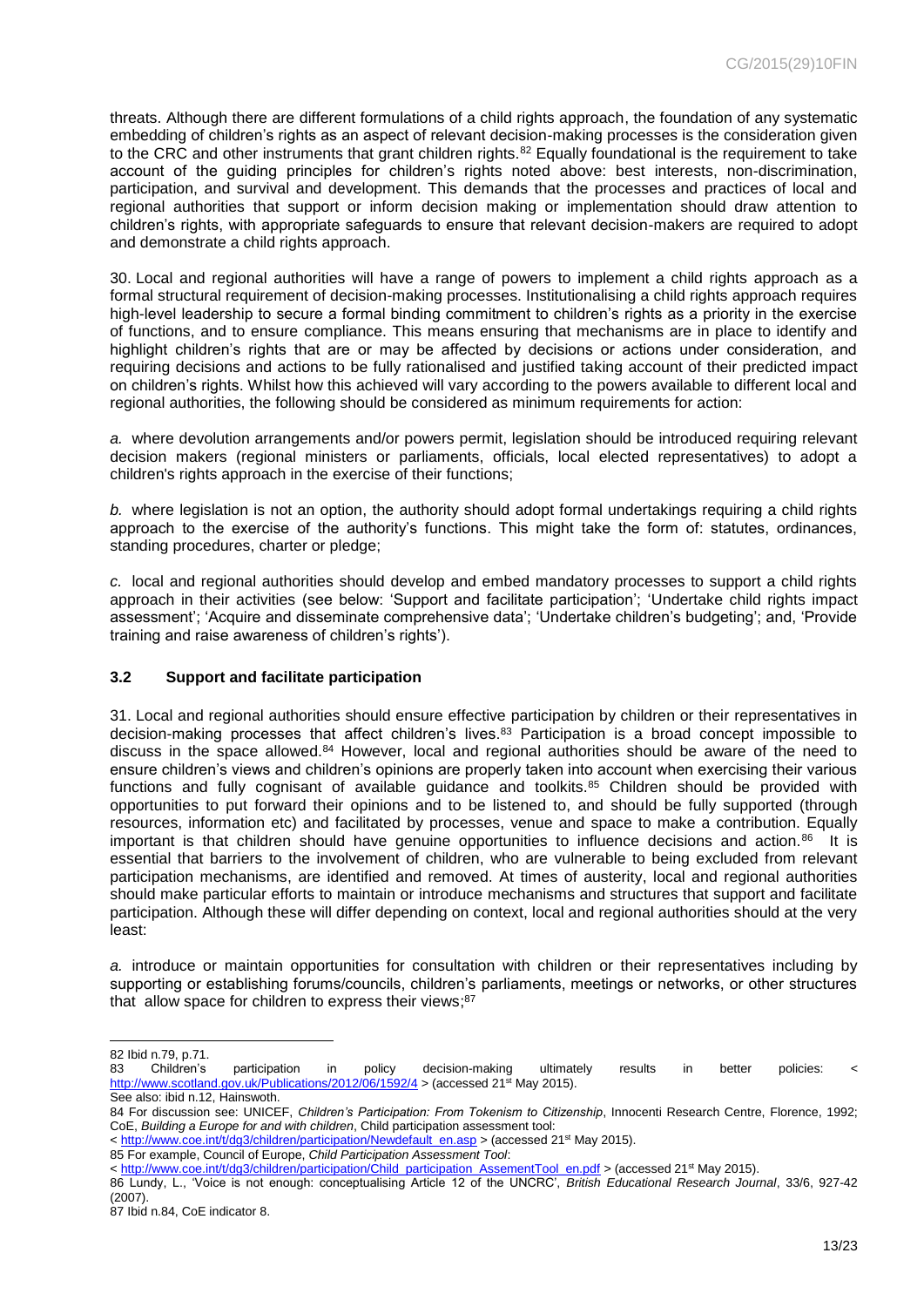#### *b*. prioritise budgeting to support participation; 88

*c.* embed consultation with children as an aspect of decision-making processes,<sup>89</sup> ensuring that consultation is timely and takes place sufficiently early in any process so that children's views may be properly taken into account;

*d.* promote awareness of structures for participation, in particular by providing children and their representatives with relevant information, including information on what structures exist, how to become involved in decision making, and, how representatives are elected (if relevant);  $90$ 

*e.* ensure that training on participation is embedded as an aspect of training for employees; in particular those employees engaged in areas of work that directly affect the lives of children; 91

*f.* provide children or their representatives with timely access to information to facilitate participation, including about policies or programmes, budgets, finances and resources, and social indicator data. This information should be readily available to children and other relevant stakeholders, including in a form that enables proper understanding. 92

#### <span id="page-13-0"></span>**3.3 Deliver child-friendly services**

32. Child-friendly services should be responsive to the needs of children taking account of factors which include age, gender, religious and cultural background, family circumstance, health, disability, and environment.<sup>93</sup> They should be designed with the active participation of children and should be accessible to all children equally. Where services are not planned and delivered in a way that is child-friendly, there is an increased risk that children will not receive appropriate services and will therefore be denied relevant rights (health, social services, housing etc.).<sup>94</sup> As well as mitigating the risk of disconnection between rights and services, the promotion of child-friendly services is likely to deliver better planning as well as better wellbeing outcomes for children.<sup>95</sup>

33. Implementing child-friendly services requires determined action by local and regional authorities. Overlooking the benefits of child-friendly services - especially in areas such as education, health and social services -is likely to result in inefficiency and increased costs as services fail to meet the needs of the children.<sup>96</sup> Local and regional authorities should take steps to ensure that services are delivered in a manner that treats children with sensitivity, fairness and respect and which pays attention to their personal situation, well-being and specific needs with full respect for their physical and psychological integrity.<sup>97</sup> Decisions on child-friendly services, on their objectives and on the services provided should be explained to children with an adequate degree of maturity.

34. Local and regional authorities are more likely to be in a position to implement child-friendly services if they adopt a child rights approach to service planning, including by ensuring children's participation in planning processes and embedding the principles of children's rights (non-discrimination, best interest, survival and development, participation) as principles of service planning and delivery.<sup>98</sup>

#### <span id="page-13-1"></span>**3.4 Promote equality and protect disadvantaged groups**

35. In times of austerity, it is particularly important to avoid discrimination and inequality with regard to the access of children and families to appropriate services, including protection services. Local and regional authorities should recognise the risk of compound discrimination and disadvantage, including by ensuring individual awareness through appropriate training (see below). Targeted quality public services are especially important for disadvantaged children. Local and regional authorities should make use of appropriate indicators to facilitate assessment of availability and service quality to all children, with particular

98 Ibid.

l 88 Ibid n.84, CoE indicator 2.

<sup>89</sup> Ibid n.84, CoE indicator 7

<sup>90</sup> Ibid n.84, CoE indicator 8.

<sup>91</sup> Ibid, n.84, CoE indicator 6.

<sup>92</sup> Ibid, n.84, CoE indicator 7.

<sup>93</sup> Ibid n.64, para.16

<sup>94</sup> Ibid. See also: ibid n.2, ENNOC especially Hainsworth.

<sup>95</sup> Ibid, and Council of Europe, *Guidelines on child-friendly health care*, adopted by the Committee of Ministers on 21 September 2011. 96 Ibid n.64, para.17.

<sup>97</sup> Ibid n.94; Council of Europe, *Guidelines of the Committee of Ministers on Child Friendly Justice*, adopted by the Committee of Ministers on 17 November 2010.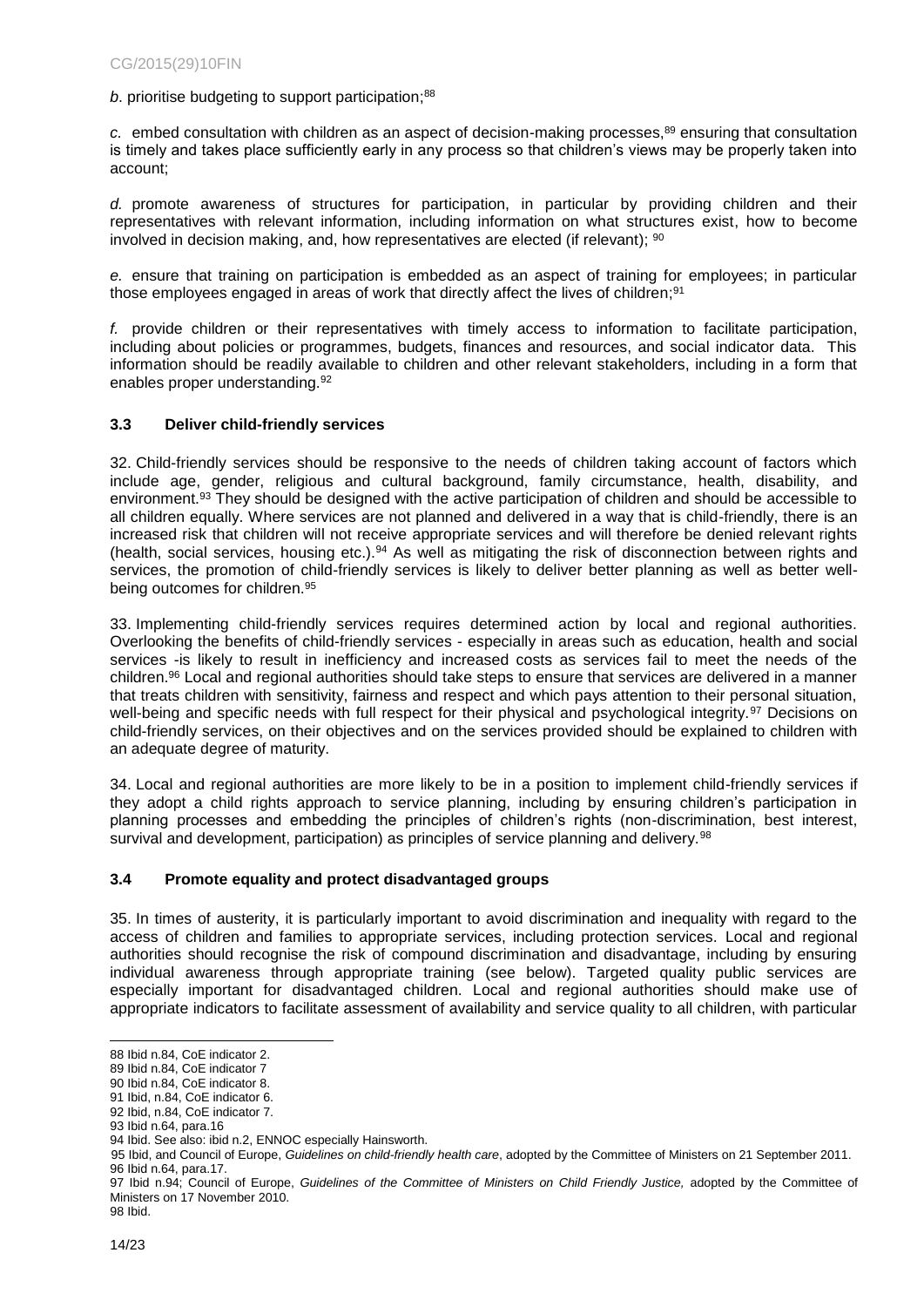focus on disadvantaged or hard-to-reach groups.<sup>99</sup> This is a key step to ensure not only optimal arrangement but also to avoid discrimination.

36. The impact and effectiveness of services need to be fully considered, especially at times of austerity where maximisation of limited resources is vital. To this end full use should be made of equality impact assessment and child rights impact assessment (below) in order to gauge the risk of discrimination and to highlight the need, as well as the opportunities, to address discriminatory impacts. Local and regional authorities should take action to combat discrimination and discriminatory practices when identified focusing on arrangements for service delivery, intended and actual beneficiaries, and the need for substantive equality in the enjoyment of rights.<sup>100</sup> An aspect of taking action is to ensure that available resources are allocated on a non-discriminatory basis.<sup>101</sup> This will need to be fully considered in budgetary allocation processes.

#### <span id="page-14-0"></span>**3.5 Tackle the impacts of child poverty**

37. The position of local and regional authorities may not permit the introduction of policies that reverse austerity measures. However, local and regional authorities play a major role in the arrangement and delivery of services. In this context the crippling effects of poverty need to be fully recognised as an aspect of planning and local and regional level.<sup>102</sup> Recognition of the possibility of discrimination and/or compound impacts means that maintaining quality services for disadvantaged groups may need to take priority over the availability of services more generally.<sup>103</sup>

38. Tackling the impacts of child poverty requires targeting resources to ensure children living in poverty have access to quality services.<sup>104</sup> Possible violation of the rights to adequate health, education, housing and social services should be seen as a primary focus of anti-poverty interventions. Such interventions should be aimed at ensuring that children living in poverty are prioritised when decisions are made about allocation of resources, especially in the allocation of resources in budgets.<sup>105</sup> Local and regional authorities should devise and publicise a comprehensive strategy best suited to addressing the impacts of child poverty in their area making use of available guidance and toolkits on tackling child poverty. Whilst responses will vary, there is no reason by local and regional authorities should not take action to:

*a.* ensure that the objective of tackling child poverty is integrated across all functions and is mainstreamed into planning and delivery processes adopting a comprehensive holistic approach;<sup>106</sup>

*b.* recognise the need to maintain universal services in order to guarantee that all children receive quality essential services whilst simultaneously seeking to identify the need for special provision and targeted approaches to ensure that those most in need receive, or continue to receive quality provision, especially in relation to services having a significant immediate or long-term impact on the best interests of children and children's development and survival, including health, education and housing;<sup>107</sup>

*c.* recognise the value of early intervention and prevention to tackle the effects of child poverty and prioritise early intervention in service planning and budget allocation; 108

*d.* ensure that children are able to participate in processes of planning for services intended to meet their needs arising from poverty;<sup>109</sup>

108 Ibid n.106.

l 99 UNICEF Innocenti Research Centre, *Child well-being in rich countries. A comparative overview Card 11* (2013).

<sup>100</sup> CommCRC, on ensuring equality in times of economic crisis: *Concluding Observations, Greece*, 13 August 2012, CRC/C/GRC/2-3. 101 This is an aspect of child-friendly services: ibid, n.95.

<sup>102</sup> Ibid n.2, ENNOC, especially Ridge. See also: Social Protection Committee, *Advisory Report to the European Commission on Tackling and Preventing Child Poverty, Prompting Child Well-being*, 2012.

<sup>103</sup> Ibid n.10, Ruxton.

<sup>104</sup> European Commission, Commission Recommendation, *Investing in children: breaking the cycle of disadvantage*, Commission Recommendation of 20 February 2013, C (2013) 778 final.

<sup>105</sup> Ibid n.102. Demand for services should be seen as indicative of particular need and should send a message about resource prioritisation toward maintaining these services, for example, debt advisory services: Dubois H., *Household Debt Advisory Services in the European Union*, Eurofound, 2012: <<http://www.eurofound.europa.eu/pubdocs/2011/89/en/1/EF1189EN.pdf> > (accessed 21st May 2015).

<sup>106</sup> Ibid n.2. Eurochild/EAPN, *Towards Children's Well-Being in Europe – Explainer on Child Poverty in the EU*, Brussels, 2013; Social Protection Committee, *Advisory Report to the European Commission on Tackling and Preventing Child Poverty, Prompting Child Wellbeing*, 2012.

<sup>107</sup> Ibid, see in particular: Social Policy Committee.

<sup>109</sup> Ibid n.106.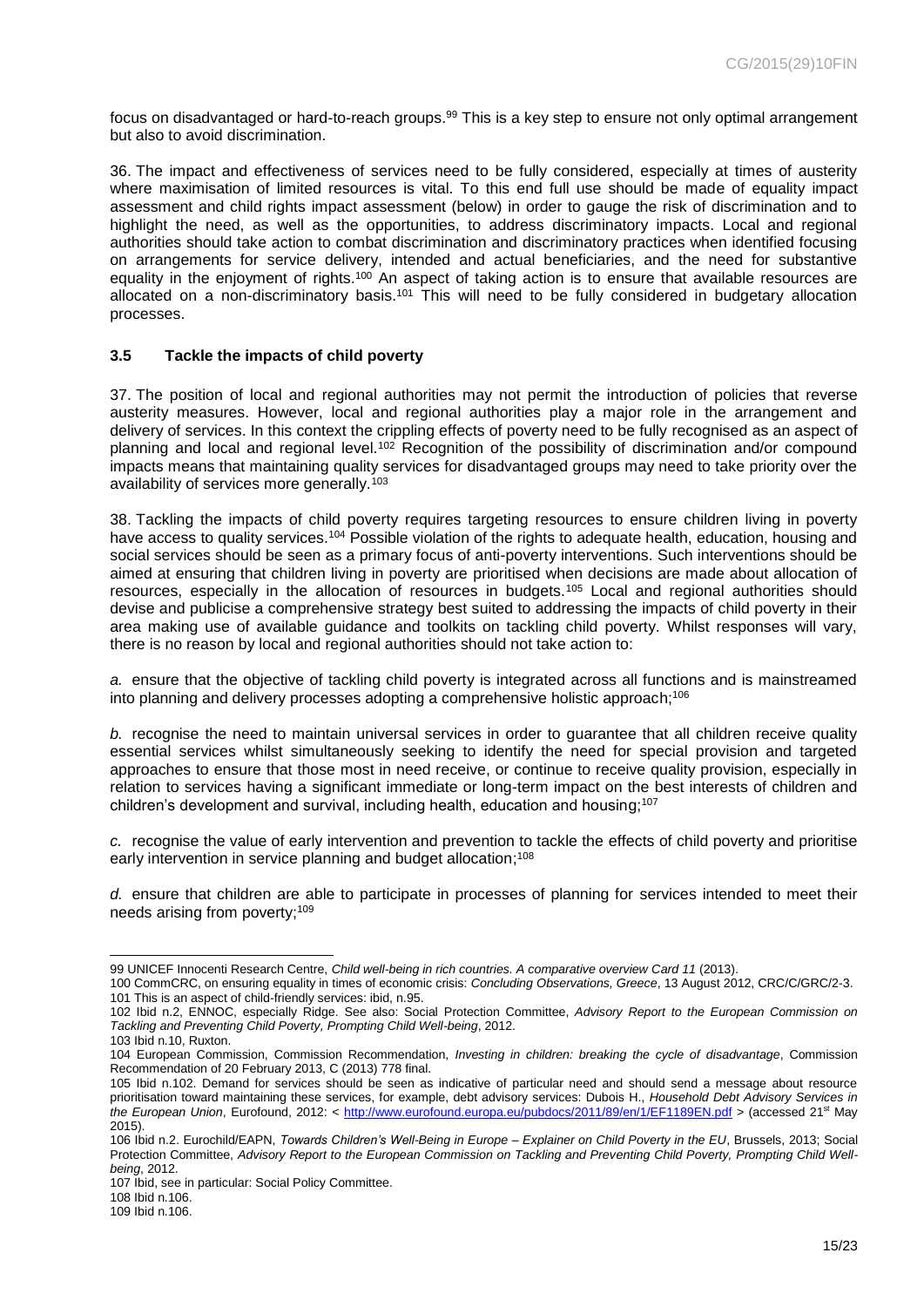*e.* ensure awareness of the increased risk of exploitation and abuse at times of austerity, and to increase knowledge and understanding of this problem among professionals working with children. $^{\rm 110}$ 

#### <span id="page-15-0"></span>**3.6 Undertake children's rights impact assessment**

39. The Council of Europe Commissioner for Human Rights has called on member States to conduct 'systematic human rights and equality impact assessments of social and economic policies and budgets'.<sup>111</sup> Impact assessment may be *ex ante* or *ex post facto*: both are essential to proper understanding of the impact of austerity measures on children. This section highlights *ex ante* child rights impact assessment as an essential tool to help decision-makers understand the consequences of intended legislation or policy, or any other decision or action affecting children. Properly executed child rights impact assessment will help local and regional authorities to avoid or mitigate the adverse effects of austerity measures and to provide protection for children's rights whenever possible. As with a child rights approach, there is no prescription for child rights impact assessment. By way of general commentary it may be said that effective child rights impact assessment includes: 112

*a.* an initial screening process to identify proposals suitable for comprehensive impact assessment taking into account the possibility that proposals in areas seemingly unconnected or indirectly related to the lives of children may nonetheless have a significant impact;

*b.* consideration of evidence contributing to full appreciation and a proper understanding of the likely impact of any proposal on children and children's rights. (It should be kept in mind that the evidence may be incomplete because of unsatisfactory data collection or difficulties accessing hard to reach groups. Where there are gaps in the evidence, steps should be taken to ensure acquisition of relevant data or information);

*c.* an analysis of impact based on an informed understanding of children's rights. (Local and regional authorities should make full use of expertise both internal and external to the authority to develop their own understanding of the implications and obligations of children's rights);<sup>113</sup>

*d.* meaningful participation by children or their representatives;

*e.* output in the form of reasoned conclusions on the impact of the proposal under consideration. (The impact assessment should clearly identify any negative impacts and as appropriate put forward recommendations that identify alternatives to protect or promote children's rights);

*f.* putting in place suitable arrangements for monitoring and assessing the validity of the assessment in the light of outcomes.

#### <span id="page-15-1"></span>**3.7 Acquire and disseminate comprehensive data**

40. Understanding the impact of austerity measures on children's rights is only possible where there is adequate data.<sup>114</sup> In addition to supporting local and regional authorities' understanding of the impact of austerity measures, comprehensive data and effective dissemination of information contribute to transparency and accountability, are vital to meaningful participation, and help ensure optimal service delivery – including through child rights impact assessment.<sup>115</sup> Local and regional authorities should make efforts to maintain disaggregated data on a range of relevant social indicators in order to ensure that the discrete and combined effects of austerity measures – as well as initiatives to offset negative impacts – are captured.

41. Where social indicators are not established, local and regional authorities should develop relevant indicators and implement data collection. With regard to certain categories of children, such as those belonging to minorities (Roma children and others) or hard-to-reach groups, particular efforts will be required to ensure that data collection is truly reflective of their situation, including any discrimination they face in

l 110 Ibid n.2., Ruxton. Gudbrandson, B., Report for the CoE Current Affairs Committee, '*The 'One in Five' campaign: the regional dimension'*, 2012.

<sup>111</sup> Ibid n.2, Commissioner for Human Rights, Recommendations by the Commissioner.

<sup>112</sup> Scotland's Commissioner for Children and Young People, *Children's Rights Impact Assessment: The SCCYP Model*, 2006.

<sup>113</sup> As part of an 'interpretive community', for discussion see; ibid n.809.

<sup>114</sup> Ibid n.2.

<sup>115</sup> Ibid n.84 CoE, and n.112.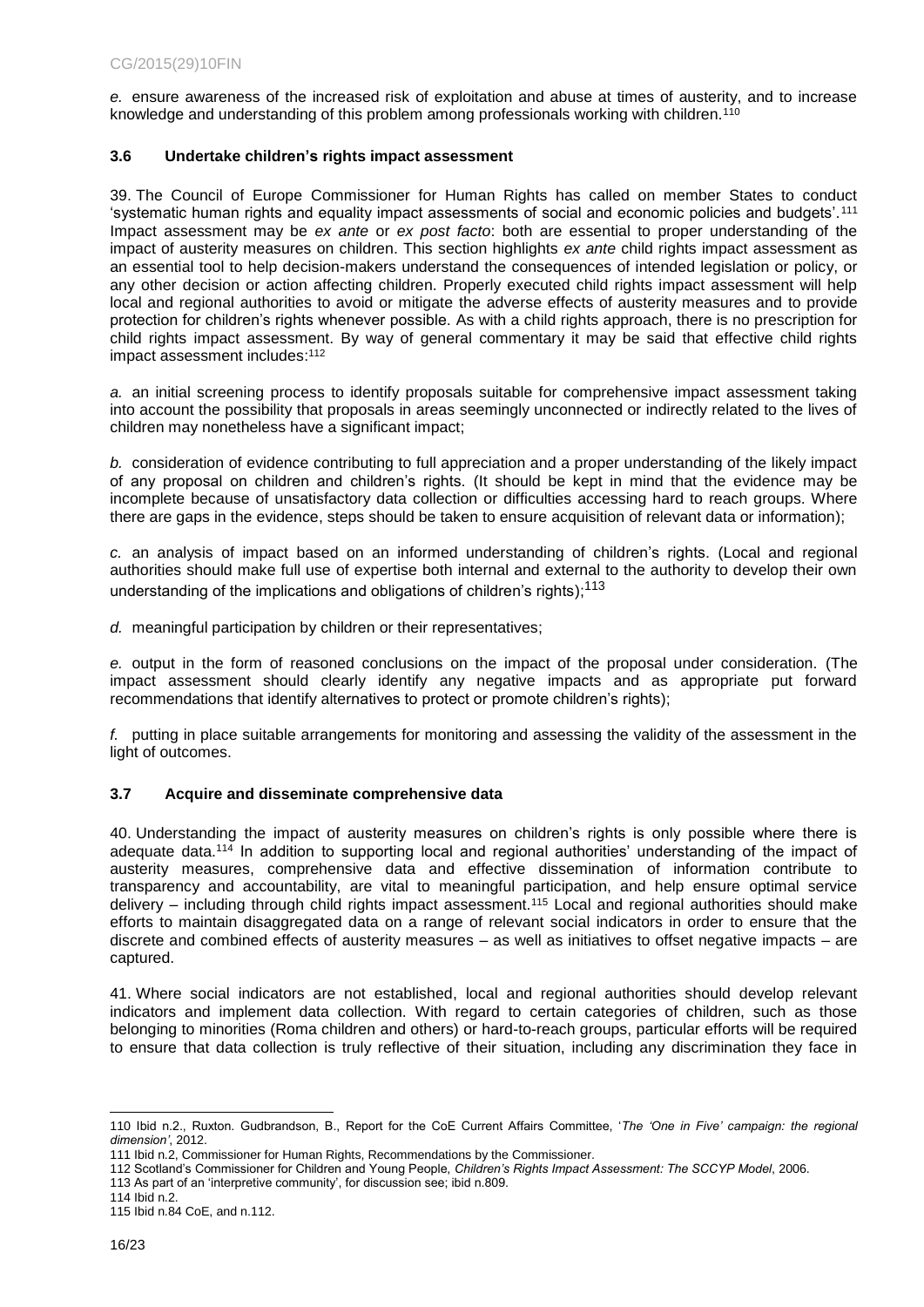taking advantage of rights.<sup>116</sup> Particular attention should be paid to social indicators relevant to ensuring children's well-being at times of austerity, including: health, education, housing and development.

#### <span id="page-16-0"></span>**3.8 Undertake children's budgeting**

42. An implication of a child rights approach to the arrangement of services by local and regional authorities, especially to tackle the impact of poverty, is that resources need to be optimally prioritised in order to best meet the needs of children. Children's budgeting involves monitoring budgets to ensure as far as possible that expenditure supports the realisation of children's rights and the improvement of outcomes for the most disadvantaged children.<sup>117</sup> In order to promote effective children's budgeting, transparency is imperative: spending on children should be visible and traceable in all budgets.<sup>118</sup> The amount allocated and spent on children should be identified. Indicators to evaluate the contribution to the planning process of the amount allocated should be developed. This information should be made accessible so that relevant stakeholders are able to contribute to the process of budgetary allocation. Expenditure should be monitored and reported on to assess whether relevant expenditure is effective in achieving intended outcomes.

43. An aspect of children's budgeting should be to ensure minimum levels of provision in certain key areas. Health, education and social services are likely to be amongst the services identified for protection in budgets.However, local and regional authorities should engage with children and other stakeholders to determine the service areas that require protection and prioritisation in local and regional budgets, paying particular attention to the need to ensure protection against discrimination and exclusion for more vulnerable, disempowered or marginalised groups.<sup>119</sup>

#### <span id="page-16-1"></span>**3.9 Provide training and raise awareness of children's rights**

44. The conduct of professionals working for local and regional authorities is a key factor contributing toward the championing and promotion of children's rights. Non-discrimination, openness and transparency, participation and accountability are key principles contributing to recognition of human rights and should provide a guide to the conduct not only of institutions but also to individuals in all aspects of service planning and delivery.<sup>120</sup> Awareness and understanding of children's rights is fundamental to a child rights approach; respect for children's rights is fundamental to the delivery of child-friendly services. In order to embed a child rights approach and to normalise child-friendly services, local and regional authorities should ensure that employees are trained to an appropriate level.

45. Training on children's rights need not be uniform but should be appropriate to the employee and to the work situation. Local and regional authorities should not assume that only some staff will require training but should recognise the benefits of appropriate training for all employees in order to embed an institutional culture of children's rights. Local and regional authorities should also identify certain employees or groups of employees in need of special training because of the likely impact of their area of work on children. As noted above, local and regional authorities should be especially aware of the increased risk of exploitation and abuse at times of austerity and steps should be taken to increase awareness of this problem among professionals working with children, including by providing relevant training.<sup>121</sup>

46. Awareness of rights is the first step toward developing a culture of respect for rights amongst professionals and the public. It is vital to children's capacity to exercise their rights that professionals with whom they come into contact are aware of their rights. Local and regional authorities should ensure that their staff understands the importance of children's rights and how the CRC applies to their work. Local and regional authorities are in a privileged position to be able to influence and educate others. With this in mind local and regional authorities should provide information, and wherever possible education opportunities, for communities and the public in order to raise awareness of children's rights. The underpinning motivation should be to promote children's rights to their fullest extent.

l 116 UNICEF Regional Office for the CEE/CIS: *Romani Children in South East Europe – The challenge of overcoming centuries of distrust and discrimination*, Social and Economy Policy for Children, Discussion Paper Issue 7 (March 2007). 117 Save the Children, *Children's Budgeting at Local Level*:

[<sup>&</sup>lt;http://www.childrensrightswales.org.uk/UserFiles/resources/Children's%20budgeting%20at%20the%20local%20level.pdf](http://www.childrensrightswales.org.uk/UserFiles/resources/Children) > (accessed  $21<sup>st</sup>$  May).

<sup>118</sup> Ibid n.2, Save the Children.

<sup>119</sup> Ibid.

<sup>120</sup> Ibid n.37, paras. 25–28.

<sup>121</sup> Ibid n.110 and n.64, para.19.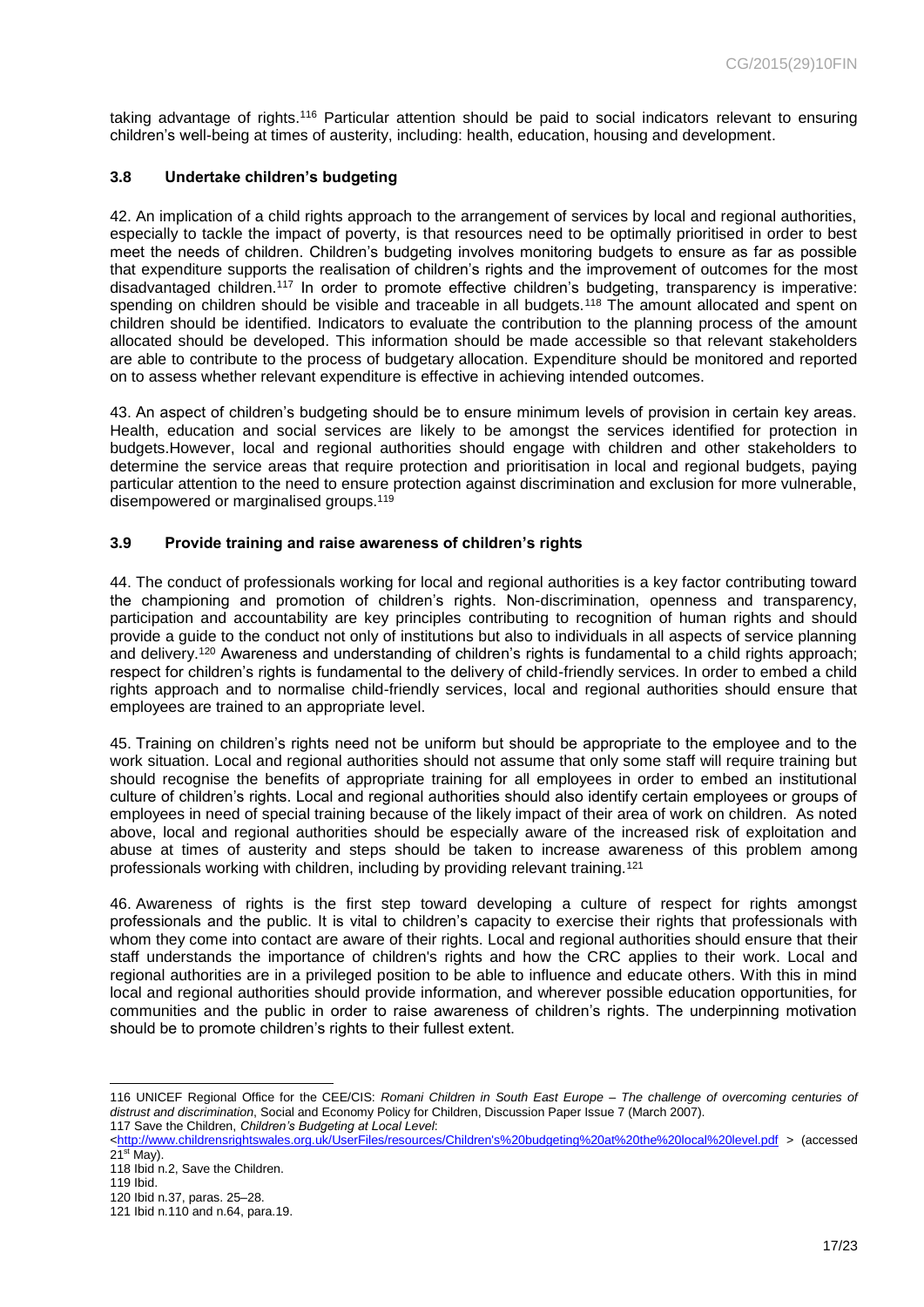#### <span id="page-17-0"></span>**3.10 Engage with civil society and co-ordinate action**

47. Civil society is a huge resource available to local and regional authorities. Often civil society organisations are more effective as agents of positive change in children's lives than public bodies.<sup>122</sup> Local and regional authorities should strive to implement and maintain links, networks and other platforms for communication and collaboration with civil society organisations and to take advantage of the experience and expertise that resides in civil society organisation on children's rights and the situation of children, especially children in situations of increased vulnerability. Civil society will also be a key partner to verify the outcome of policy or programme decisions and an essential source of data contributing to child-friendly services, children's budgeting and monitoring. Local and regional authorities should support civil society to function in times of austerity.

48. Impact assessment and children's budgeting should take full account of any adverse consequences for children of reductions in funding or other withdrawal of support from civil society organisations engaged in service provision, including advocacy, especially where organisations work with vulnerable or hard-to-reach children.

49. Effective delivery of public services demands coordination at local and regional level. Local and regional authorities can act as a hub to identify and help coordinate the delivery of services in collaboration with civil society organisations, including by supporting intervention by multidisciplinary teams. Local and regional authorities should work with other actors in order to exchange information and to support actions implemented for children. They should also be in contact with other public authorities (e.g. the police) and civil society organisations to develop protocols aiming at exchanging sensitive information. Consultation involving children and their representatives should be part of the process. Local and regional authorities are best placed to disseminate information about the risk to children's rights brought about by austerity cuts, and to contribute to an increase in knowledge and understanding of the problem among professionals working with children.

#### <span id="page-17-1"></span>**3.11 Promote accountability**

50. Local and regional authorities should be accountable for decisions and actions that affect the lives of children or their families. An aspect of accountability is transparency. Local and regional authorities should act with openness and transparency when taking decisions. Another aspect of accountability is ensuring that those who have a responsibility for children and children's rights are properly held to account. Accountability and redress is a function of the judicial system. However, children encounter significant problems using the legal system to protect their rights or to seek remedies.<sup>123</sup> Local and regional authorities should support organisations that provide advocacy services for children and should make information available on how to access such services.

51. Local and regional authorities should ensure that their employees are aware of relevant organisations, especially those who are likely to be approached directly by children or their representatives, and should take steps to give children access to appropriate advice and advocacy support. Local and regional authorities should also ensure administrative accountability by implementing or maintaining adequate complaint mechanisms and ensuring that these are publicised and made accessible to children as well as stakeholders. Authorities should also recognise the important role of regional human rights institutions such as the public services ombudsman or children's commissioner (as established at local or regional level). Local and regional authorities should cooperate fully with the work of these institutions, including by complying with any request for data or information on policy or programming, and by responding positively to recommendations.

#### <span id="page-17-2"></span>**IV. GOOD PRACTICE EXAMPLES FROM CITIES AND REGIONS**

52. These examples provide some practical illustration of the action that may be taken by local and regional authorities to promote children's human rights, including in times of economic crisis and austerity measures.

l 122 Ibid n.64, para.46.

<sup>123</sup> Committee on the Rights of the Child, *General comment No. 2: The Role of Independent National Human Rights Institutions in the Protection and Promotion of the Rights of the Child*, para. 5.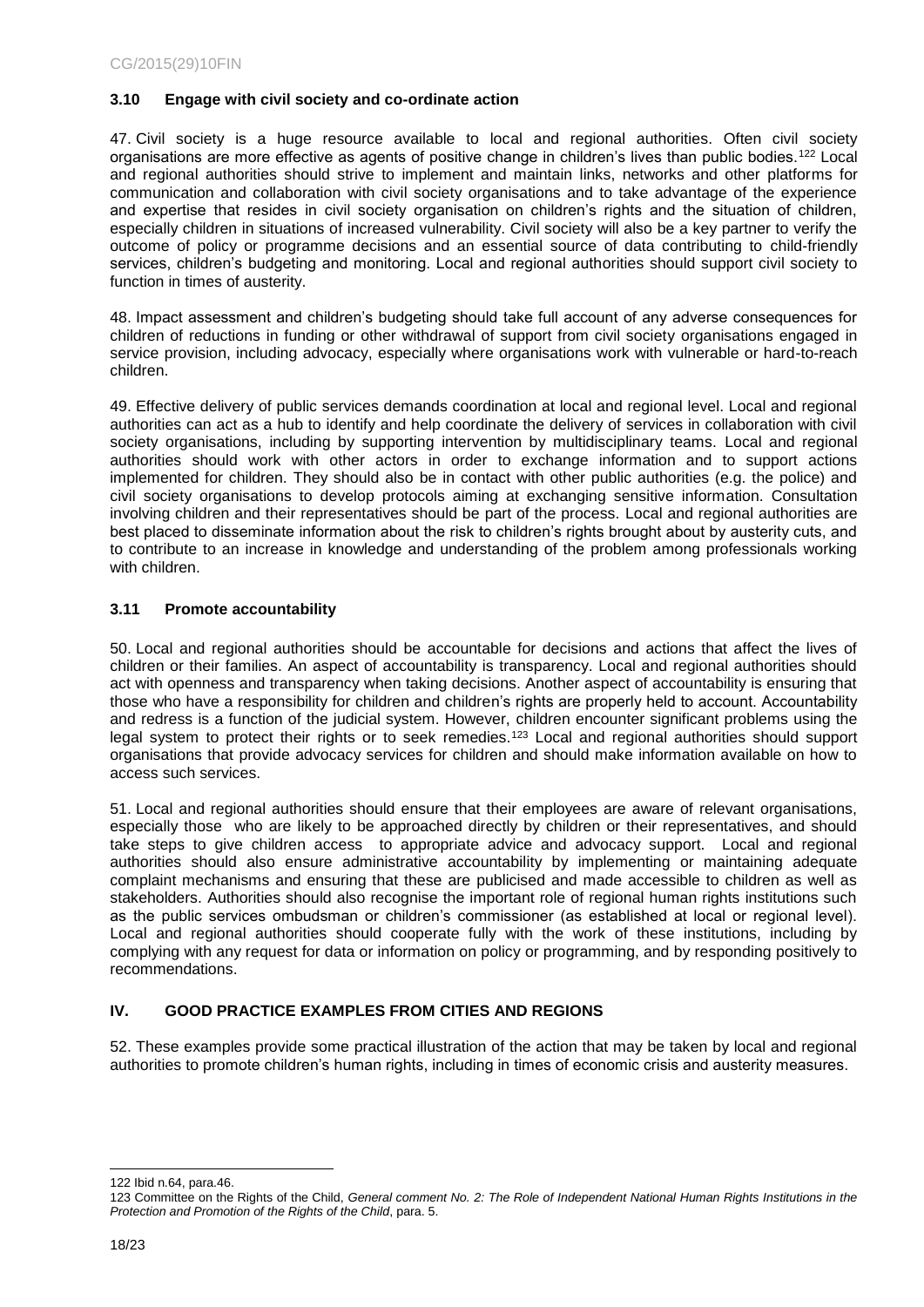### <span id="page-18-0"></span>**4.1 Catalonia, Spain<sup>124</sup>**

53. The economic and financial crisis has exacerbated the chronically high levels of child poverty in Spain. In Catalonia the budget for social policies has been reduced by 20% since the beginning of the crisis, whilst child poverty has increased to more than 25%. As a result, there has been a need to undertake an integrated approach to the development of children and family policies, reducing some universal benefits and introducing more targeted allowances, such as benefits to meet housing debts of large families or the needs of families with children identified as being at risk. A range of reforms have taken place with the aim of achieving an improved infrastructure for children's services planning, coordination, provision, monitoring and evaluation. For instance, the 'Pact for Children' is an agreement signed by all social, economic, civil, institutional and political stakeholders to promote comprehensive policies for children and young people. It consists of a Monitoring Committee made up of representatives appointed by the National Children's Board and representatives of the signatory organisations to assess its implementation with a focus on social inclusion, health and quality of life of children and adolescents. The National Children Board of Catalonia, together with the Territorial Children Boards and Local Children Boards, are collective bodies which enhance, coordinate, promote and foster public policies for children across Catalonia ensuring the participation of all governmental departments, the federations of municipalities, county councils with responsibility in children policies, and the Observatory of Children Rights.

#### <span id="page-18-1"></span>**4.2 Elbasan Municipality, Albania<sup>125</sup>**

54. The Elbasan Municipality has sought to safeguard access to essential services and to protect particularly vulnerable children through the formation and coordination of multidisciplinary 'technical' teams. Access to the services provided by these teams is via the case management function of a Child Protection Unit (CPU) which is responsible for identifying children at risk of harm or exclusion. The multidisciplinary team is established to meet the identified needs of vulnerable children, and to plan services and interventions with the needs of the child in mind. Children are involved in this planning process and are supported to contribute their needs and views. In addition to dealing with individual vulnerable children the multidisciplinary teams are also established to identify the needs of children in the municipality, especially the needs of vulnerable children. In this way they are benefiting the locality by contributing to the improvement of existing services for the children but will also act in an innovative way to introduce new services to meet the needs of children in the locality. For example, the multidisciplinary teams inspire working groups to organize awareness activities on child protection.

55. These activities are especially focused on raising awareness of issues facing vulnerable communities (such as Roma communities) based on the needs of the communities concerned. A number of awareness raising activities are arranged annually to promote children's rights. These include meetings and forums with vulnerable communities, as well as summer activities for children from these communities (in summer 2014 these activities involved approximately 600 children, among which were 120 Roma children). One example of an activity that took place is 'No Child in the street' (23 April 2015). This was in response to the exploitation of children as beggars and through forced labour. A big screen in the Elbasan city centre displayed the slogan 'Stop exploitation of children',and there was an exhibition and performances related to the topic. Volunteers handed-out leaflets to passers-by and placed posters around the town, including posters and leaflets with information about penalties for those who exploit children. The event led directly to identification of children who were begging and their families. These families were offered support and services to put an end to the child begging and to return their children to education (including medical visits, food packages, clothing etc, and some parents were supported with employment or small loans). The outcome has been a reduction in the number of children begging.

#### <span id="page-18-2"></span>**4.3 Flanders, Belgium<sup>126</sup>**

l

56. There are different approaches to children's rights incorporation in law and policy evident at regional levels in Belgium. The Flemish community appears to have a strong legal framework for children's rights. A system of child impact assessment was introduced in the Flemish Community in 1997. This requires all proposed legislation on matters that have a 'direct' impact on children to be assessed, and measures to

<sup>124</sup> Taken from: European Social Network, *Investing in Children Services, Improving Outcomes,* report to Eurochild seminar, Children's Rights and the Global Economic Crisis, University of Southampton, November 2014.

<sup>125</sup> Information provided by Nadire Kreka, Child Protection Coordinator, edited by the author.

<sup>126</sup> Information taken from: Laura Lundy, Ursula Kilkelly, Bronagh Byrne and Jason Kang, *The UN Convention on the Rights of the Child: A study of legal implementation in 12 countries*, (UNICEF, 2013); author's collection.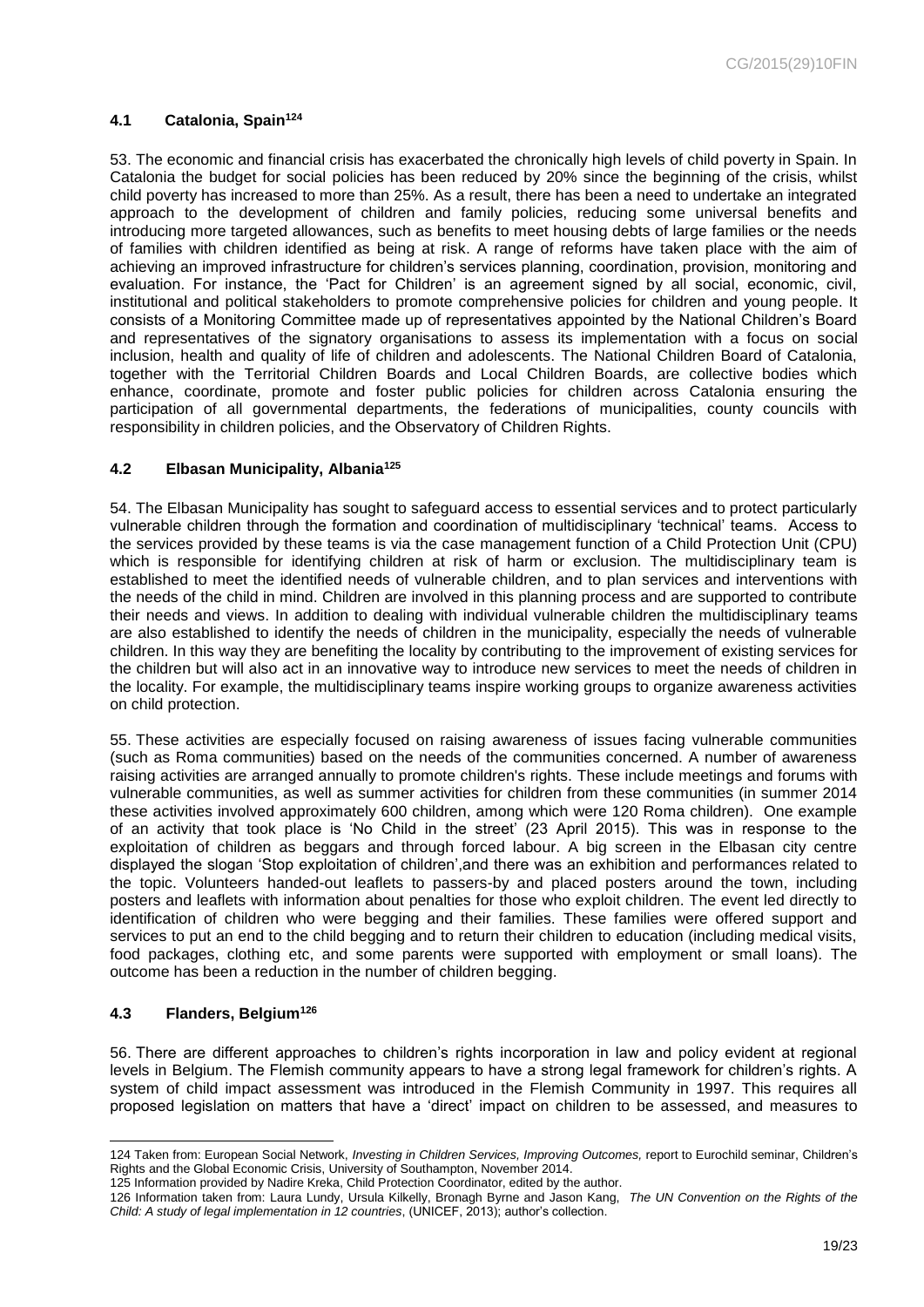mitigate or avoid negative impacts to be identified (this was extended by decree in 2008 to include impact assessment on youth up to 25 years old). The assessment, known as JOKER, was evaluated in 2012.<sup>127</sup> Whilst the evaluation found resource issues and application (scope and timing) as imposing limitations on the effectiveness of JOKER, it also concluded that the assessment process has some influence (albeit limited) on legislative output. The development of a more integrated approach alongside Regulatory Impact Assessment holds out the possibility that children's rights will become more mainstreamed into the policy process of the Flemish government. Another development in Flanders is the introduction of a set of indicators to monitor the realisation of children's rights in the Flemish community. The use of indicators will help the Flemish government monitor the impact of its policies on children, and to gauge children's wellbeing – including in times of recession. JOKER ensures that at the level of law and regulation that have a direct impact on children, children's rights will be identified as a consideration. An aspect of JOKER is to identify the negative impact of legislative proposals on children's rights and the possible steps to be taken to mitigate such impact. Child rights indicators will contribute to the information used for impact assessment, helping to improve this process.

## <span id="page-19-0"></span>**4.4 City of Niš, Serbia***<sup>128</sup>*

57. The City of Niš has established a 'Local Action Plan for Children' (LAPC) through which it connects and coordinates all social partners in the local community and involves them in dealing with children's issues and solving the problems faced by children. The local plan is a contribution to local implementation of the Serbian National Action Plan for Children, as well as implementation of national policies for children. LAPC resulted from joint work between the Multispectral Council for development of the LAPC and teams of experts. Throughout the process there was active participation by children and their families. An aspect of the LAPC is that, despite the economic crisis, the City of Niš has not made any cuts in the budget allocations for financing the needs of children and youth. The LAPC underpins a number of projects to improve the lives of children in city of Niš. This has included tackling the problem of children working and living on the street by providing premises and allocating a budget to remove children from the street. The city of Niš has also identified problems facing Roma children, such as inadequate health care, education and housing. One of the goals of LPAC is faster integration and adequate inclusion of Roma children in the system of education and health care. Special attention is given to children from refugee families and children who have been returned to Serbia under the 'readmission program'. This work includes language lessons, support with education, and workshops to help refugee children integrate with local children. The city of Niš is the first city in Serbia that has adopted a Declaration on Human Trafficking, especially trafficking of children. A working group of representatives of relevant institutions has been established to help prevent trafficking and to detect perpetrators of the crime. In 2014 Niš adopted a pact on the prevention of sexual violence against children (along with other of cities and municipalities across the region), with clear guidelines and recommendations to tackle sexual violence against children. The city is in the process of setting up a safe phone 'SOS line' for children who suffer violence or have any other problem they wish to talk about. The city of Niš is also supporting parents to return to work by offering child care support. The support, provided via a child care centre, will not only allow parents to gain employment but will give children the opportunity to experience some independence and to get used to separation from their parents, to develop individual skills and to socialize through communication and interaction with other children.

#### <span id="page-19-1"></span>**4.5 Osnabrück, Germany<sup>129</sup>**

58. The district of Osnabrück has implemented a 'baby visiting service' under the management of the youth department of the Osnabrück district. The service guarantees that all parents of newborns (approximately 3000 per year) have the option to be visited at home by a baby visiting service. The visitor will explain all the support available for young families in the Osnabrück district as well as in the respective municipality/local authority. The service is operated out by the 21 municipalities/local authorities belonging to the district. All parents will also receive a bag with gifts, information materials and an education voucher. The visitors will facilitate further assistance and support where required. The baby visitor service is part of a wider 'Early help/support' service introduced by the Osnabrück district. All parents receive the same offer, and this includes parents in difficult life circumstances. This early contact makes it possible to facilitate further support where required. Within the context of Early Help, parents can receive support in regard to their parenting capacity and skills, especially in relation to bonding, education and relationship building. The service benefits families in difficult circumstances as access to further assistance is triggered at a low threshold, and is delivered at home. The universal service ensures that issues facing families in difficulty can be identified and

l 127 Desmet, E., Op de Beeck, H. and Vandenhole, W., *Evaluation of the Child and Youth Impact Assessment (JoKER),* Kenniscentrum Kinderrechten (KeKi), Ghent, 2012

<sup>128</sup> Information provided by: Dušica Davidović, Member of Niš City Assembly, edited by the author and approved by respondent. 129 Information provided by Rainer Dieckmann, Head of Youth Services, Osnabrück, edited by the author.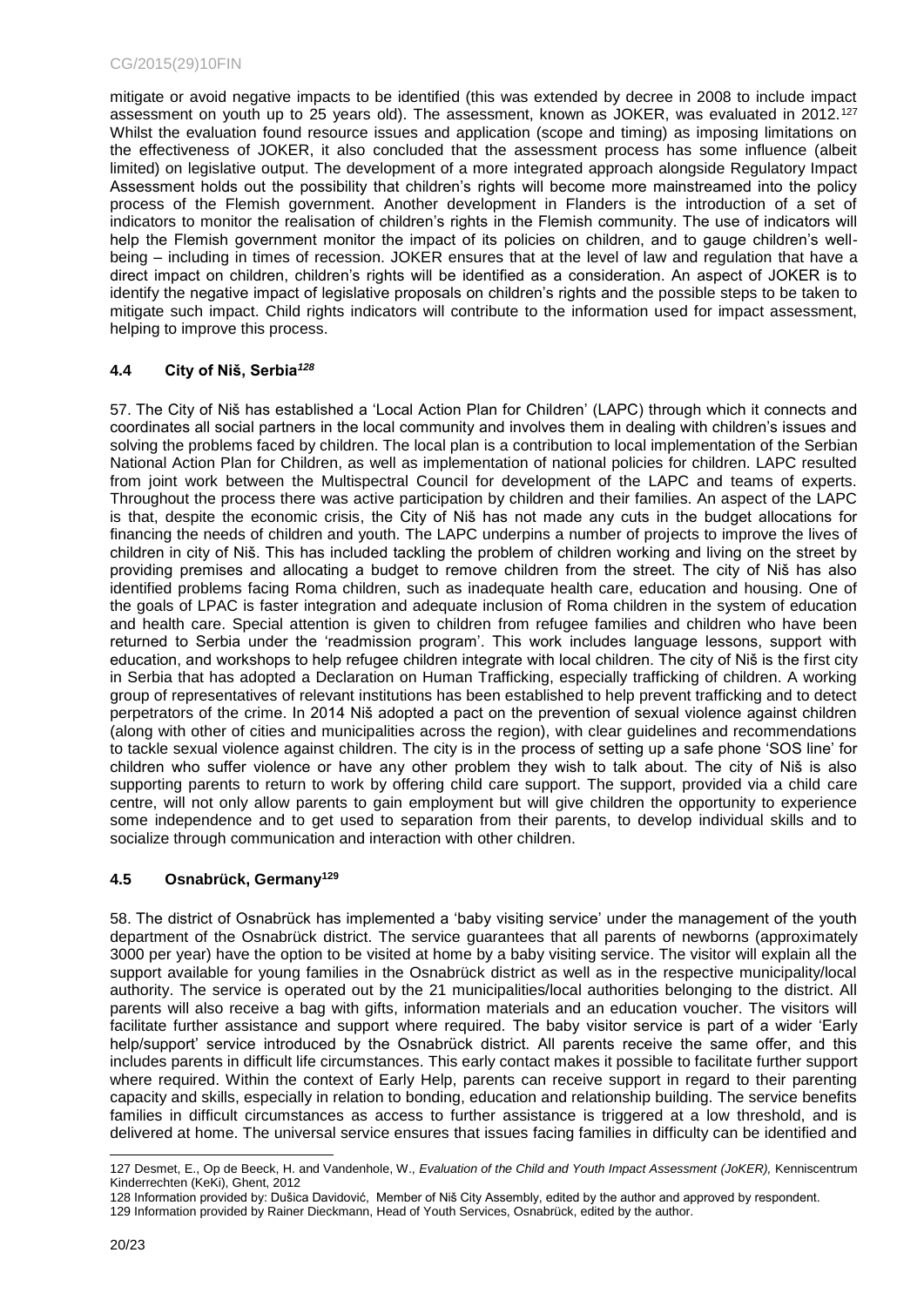interventions provided at an early stage to children who may be vulnerable to exclusion from essential services.

#### <span id="page-20-0"></span>**4.6 Wales and the City and County of Swansea, UK<sup>130</sup>**

59. In May 2012 the National Assembly for Wales enacted the Rights of Children and Young Persons (Wales) Measure 2011. The Measure is primary legislation that applies in Wales that obliges the Welsh Ministers (the Welsh government) to have 'due regard' to the CRC in everything they do. The Welsh Ministers have the power to introduce policy and to initiate legislation having a direct impact on children in areas such as health, education, social services transport and the environment. The City and County of Swansea followed this model in 2014 when it introduced a policy framework obliging the City's Cabinet (the lead policy-making body) to have due regard to the CRC when introducing council policy.

60. Both the Welsh Government and the City of Swansea have introduced a 'children's scheme' which sets out how they will comply with the obligation of due regard. Included in the schemes are Child Rights Impact Assessments (CRIA) that establish a process for assessing the impact of policy, and in the case of the Welsh Government, legislative proposals. Since enactment of the Measure in Wales the Welsh Government has established a team of officials responsible for promoting implementation of the due regard duty across all the functions of the Welsh Government. The Welsh Government has also required all officials to undergo training on the CRC. This has resulted in a stronger focus on children's rights in policy and law-making processes. Whilst the impact of the Measure is not yet fully understood, it has drawn attention to the particular needs of children in specific policy areas where austerity is having an impact.

61. The Welsh Government has recently reviewed its plan to tackle child poverty. This has included a specific focus on child rights issues, including general principles, identification and targeting of services to the benefit of specific vulnerable groups at risk of multiple disadvantage, and more explicit links to other policies which might benefit children from social groups facing discrimination. The Measure has had an impact on other legislation, for example, the recently introduced Social Services and Wellbeing (Wales) Act 2014 requires persons exercising functions under the Act to have due regard to the CRC. By virtue of the 2014 Act the 22 local authorities in Wales will be required to have 'due regard' to the CRC when exercising their social services functions. This will ensure a rights-based approach to dealing with children from vulnerable families who will require the input of social services. The City and County of Swansea has also taken the step of requiring a 'due regard' approach to all its policy-making functions. An aspect of this approach is CRIA, and in the case of Swansea this includes establishing participation structures to enable children to have a voice in decision-making processes that affect their lives. Once again, it is too early to determine the impact of Swansea's approach on outcomes, but it is apparent that the introduction of a binding duty on the City's leading policy-making forum has resulted in a greater visibility and consideration of children's rights in policy-making processes.

#### <span id="page-20-1"></span>**V. CONCLUSIONS**

62. In order to champion and promote children's rights at times of austerity, there is a series of legislative and/or administrative steps that local and regional authorities (within their capacity) are encouraged to take These include the following:

*a. Institutionalise and embed a children' rights approach to the exercise of all their functions.* A children's rights approach should be signalled at the highest level of local or regional government. Local and regional authorities should consider how best to formally implement a child rights approach to the exercise of all their functions and should adopt an appropriate mechanism. Once adopted, positive steps should be taken to embed a child rights approach to the exercise of all functions.

*b. Support and facilitate participation.* Local and regional authorities should support structures and mechanisms for children's participation in decisions that affect their lives, including decisions on services. Steps should be taken to ensure that all children are able to participate and that opportunities are provided for children to express their opinions and to be listened to. Children should be provided with information to enable then to make an informed contribution to policy decision-making. Local and regional authorities should ensure that children's views are properly taken into account and that they have real opportunity to influence decisions.

l 130 Information taken from author's own records and research.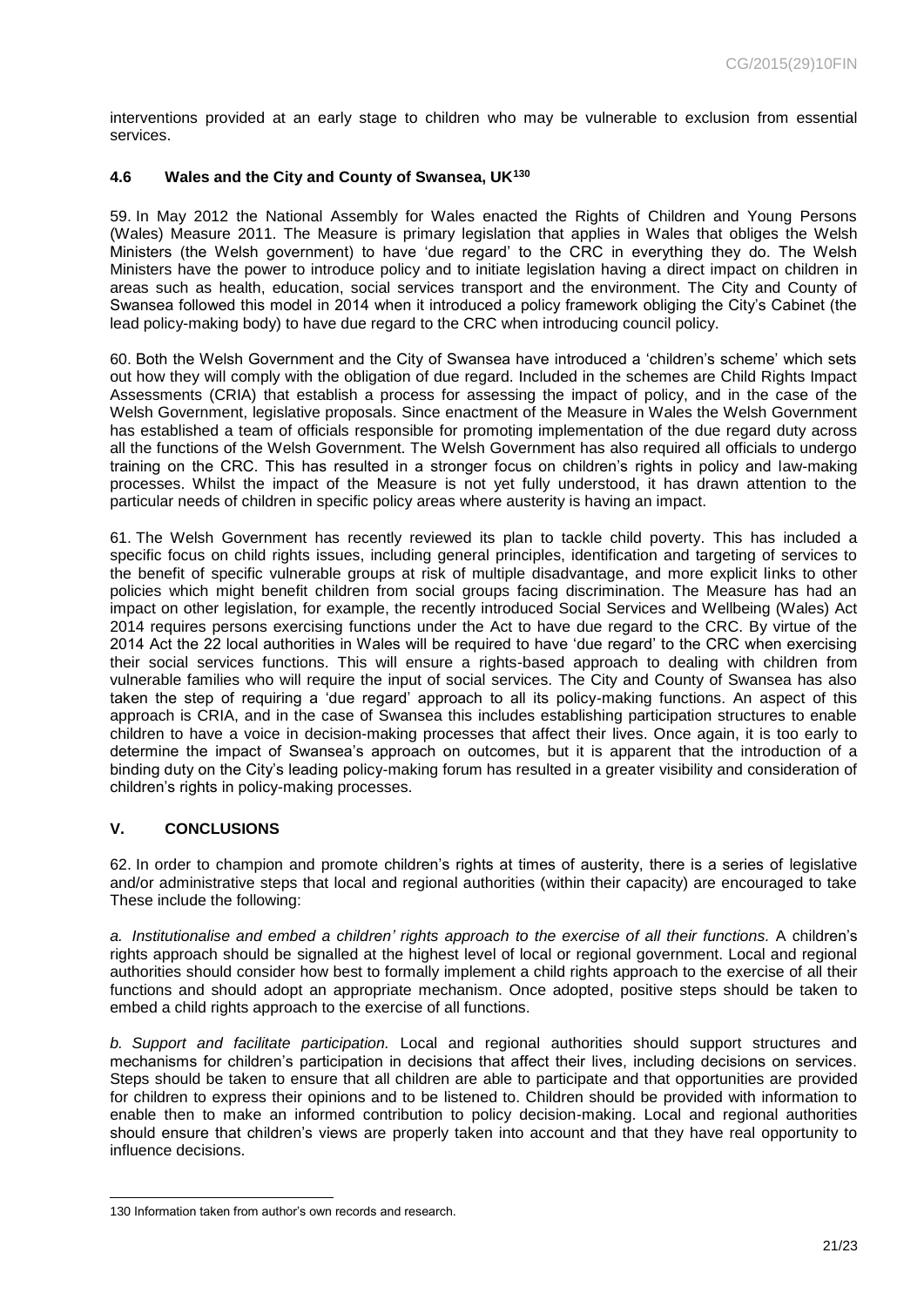*c. Ensure access to and protect quality child-friendly services, especially for children from disadvantaged or marginalised social groups.* Local and regional authorities should take positive steps to ensure that services intended to benefit children meet the needs of children. Children should be supported to meaningfully participate in service planning processes and service monitoring. Authorities should be conscious of the increased risk that children from disadvantaged or marginalised groups may have difficulty accessing, or may be excluded from services. Authorities should take action to ensure access to quality services for all children.

*d. Recognise and tackle the impacts of child poverty.* Local and regional authorities should recognise the pervasive and crippling impacts of poverty and child poverty. Mechanisms should be established to identify children or groups of children at risk of disadvantage and exclusion by reason of poverty. Authorities should prepare and adopt a comprehensive strategy addressing the impacts of child poverty, making every effort to maintain services that benefit children living in poverty. Early intervention should be seen as a priority. Where appropriate, services should be targeted at children who are living in poverty and consideration should be given to optimal use of resources and budget allocation to benefit children who are disadvantaged by poverty.

*e. Implement a systematic approach to comprehensive data collection and dissemination.* In order to ensure proper understanding of the impact of austerity measures on children, including those living in poverty, local and regional authorities should undertake comprehensive disaggregated data collection paying particular attention to the need for data on children in situations of increased vulnerability, where necessary introducing new social indicators. They should ensure dissemination of data to stakeholders, including children, in a form which is understandable to them.

*f. Promote non-discrimination and equality in all aspects of service planning and implementation.* Local and regional authorities should make use of appropriate indicators and impact assessment tools to identify children at risk of discrimination or exclusion. Priority should be given to action to tackle discrimination and to mitigating the impacts of structural discrimination, including by ensuring adequate resources as an aspect of budgetary allocation.

*g. Protect children in situations of increased vulnerability.* Local and regional authorities should pay particular attention to the risk of rights violation in the case of children in situations of increased vulnerability. Steps should be taken to identify children at risk, including by working closely with civil society. Priority should be given to services that offer protection from exploitation or harm, and to ensure that children in situations of increased vulnerability are targeted for provision of quality public services.

*h. Make full use of mechanisms and policy tools to ensure that children's rights are recognised and prioritised for resources and action, including by (but not limited to):* 

 *Undertaking children' rights impact assessment.* Local and regional authorities should embed formal processes of child rights impact assessment as a key component of decision-making. Children's participation in the process of impact assessment should be supported and facilitated. The outcome of child rights impact assessment should be made public.

 *Undertaking children's budgeting.* Local and regional authorities should be open and transparent in their budget processes and should ensure that resources allocated to children are identifiable in budgets. Budget allocations should pay particular attention to the need to maintain quality services for children. Priority should be given to maintaining quality services for children, especially to those at risk of compound disadvantage.

*i. Raise awareness of children's rights issues and provide training on children's rights.* Local and regional authorities should take steps to raise awareness of children's rights not only amongst their own employees but also amongst the general public, parents, children and those working with children. Training on children's rights should be seen as a priority for all employees and should be at a level appropriate to the employee and to the area of work, paying particular attention to the issue of discrimination, to children particularly exposed to exploitation and to the rights of children in situations of increased vulnerability.

*j. Engage with civil society and co-ordinate action.* Effective dialogue and channels of communication should be established and maintained with civil society. Local and regional authorities should wherever possible support and empower civil society organisations whose work benefits children. Local and regional authorities should coordinate action and resources in order to benefit children. They should disseminate information in order to support and facilitate collaborative work. If need be, after consultation with the children and their parents, local and regional authorities should negotiate protocols to ensure exchange of information with the partner organisations.